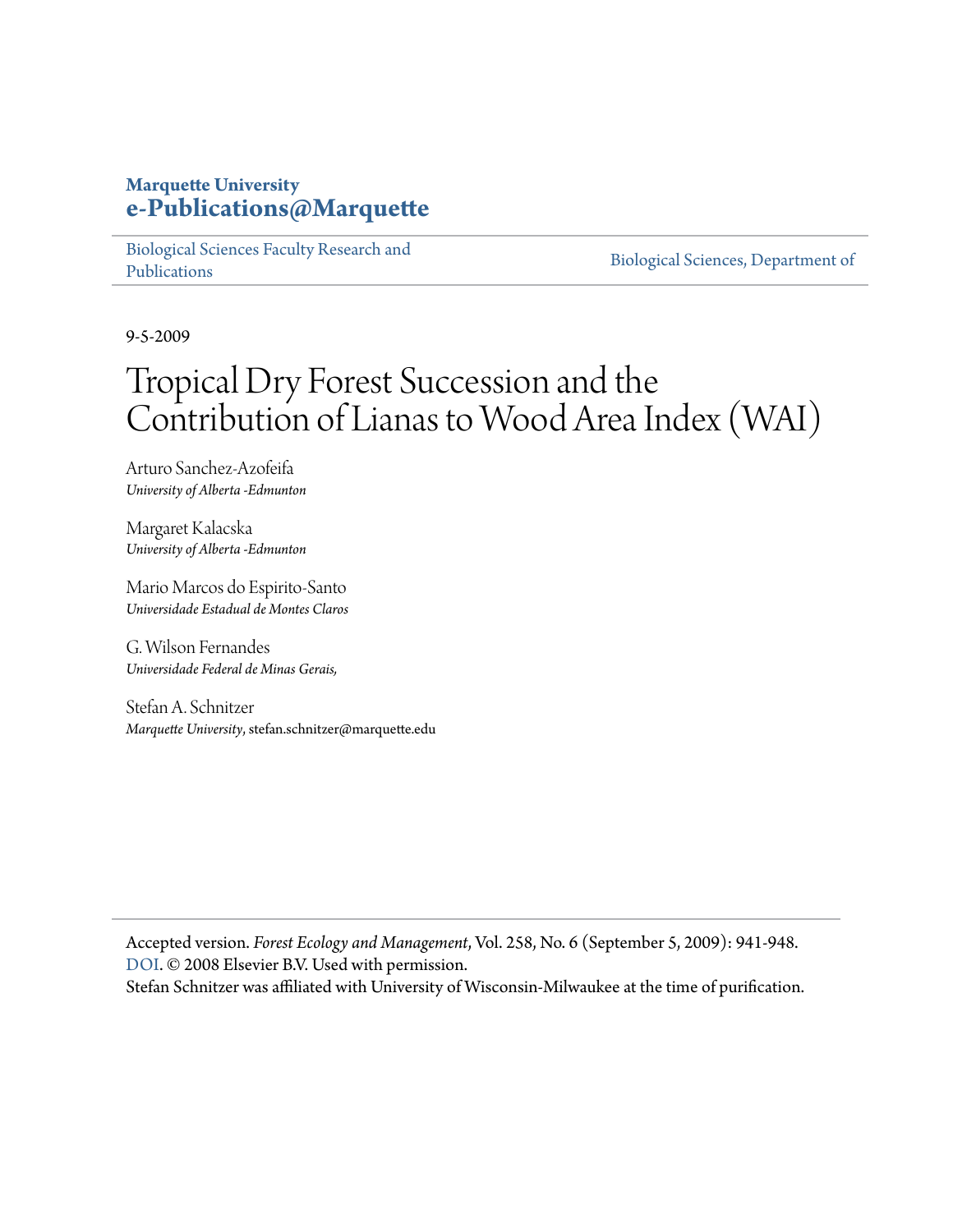**Marquette University**

## **e-Publications@Marquette**

## *Biology Faculty Research and Publications/College of Arts and Sciences*

*This paper is NOT THE PUBLISHED VERSION;* **but the author's final, peer-reviewed manuscript.** The published version may be accessed by following the link in th citation below.

*Forest Ecology and Managment*, Vol. 258, No. 6 (September 5, 2009): 941-948. [DOI.](https://doi.org/10.1016/j.foreco.2008.10.007) This article is © Elsevier and permission has been granted for this version to appear in [e-Publications@Marquette.](http://epublications.marquette.edu/) Elsevier does not grant permission for this article to be further copied/distributed or hosted elsewhere without the express permission from Elsevier.

# Tropical dry forest succession and the contribution of lianas to wood area index (WAI)

## G. Arturo Sánchez-Azofeifa

Earth Observation Systems Laboratory, Earth and Atmospheric Sciences Department, University of Alberta, Edmonton, Alberta, Canada

Smithsonian Tropical Research Institute (STRI), Box 2072, Balboa, Ancon, Panama

## Margaret Kalácska

Earth Observation Systems Laboratory, Earth and Atmospheric Sciences Department, University of Alberta, Edmonton, Alberta, Canada T6G 2E3

## [Mario Marcos do](https://www.sciencedirect.com/science/article/pii/S0378112708007639?via%3Dihub#!) Espírito-Santo

Departmento de Biologia Geral/CCBS, Universidade Estadual de Montes Claros, Montes Claros, Minas Gerais, Brazil

## G. Wilson [Fernandes](https://www.sciencedirect.com/science/article/pii/S0378112708007639?via%3Dihub#!)

Ecologia Evolutiva & Biodiversidade/DBG, ICB/Universidade Federal de Minas Gerais, CP 486, 30161 970 Belo Horizonte MG, Brazil

## Stefan [Schnitzer](https://www.sciencedirect.com/science/article/pii/S0378112708007639?via%3Dihub#!)

Department of Biological Sciences, University of Wisconsin-Milwaukee, PO Box 413, Milwaukee, WI 53201, USA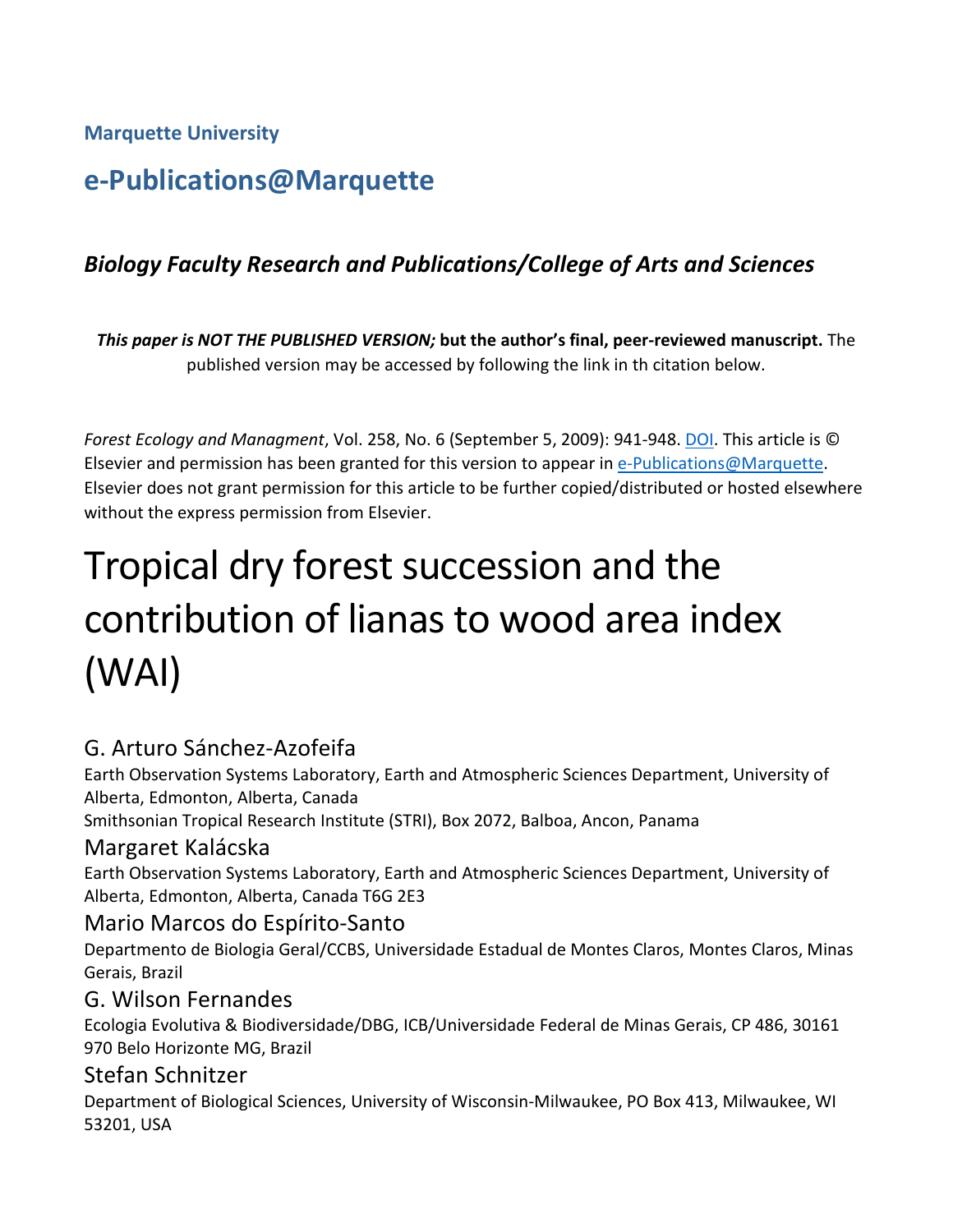Earth Observation Systems Laboratory, Earth and Atmospheric Sciences Department, University of Alberta, Edmonton, Alberta, Canada T6G 2E3

## Abstract

The transmission and interception of light through the canopy is an important indicator of forest productivity in tropical forest ecosystems, and the amount of light that eventually reaches the forest floor is influenced by its interactions with leaves, branches, fruits, and flowers among many different canopy elements. While most studies of forest canopy light interception focus on leaf area index (LAI), very few studies have examined wood area index (WAI), which may account for a substantial component of light interception in tropical forests. The influence of lianas on the interception of light and their overall contribution to WAI is a potentially important factor, but it is generally overlooked because of its difficulty to assess. In this paper we evaluate the relative contribution that lianas have to the overall WAI and canopy openness as function of successional stage via a latitudinal comparison of sites across the Americas (Mexico, Costa Rica and Brazil). Our results suggest that lianas significantly increase WAI and decreases canopy openness. However, lianas were absent at all of our study sites where canopy openness exceeded 60%. Our data are the first to explicitly document the role of lianas in the estimation of WAI and, overall, they will contribute to better estimations of ecosystem level LAI in tropical environments, where there is a lack of data on WAI.

## Keywords

Canopy ecology, Leaf area index, Light, Tropical ecology, Succession

## 1. Introduction

The transmission of incoming light through the tropical forest canopy, and eventually the amount of light that reaches the ground is influenced by a complex interaction between branches, flowers, other non-photosynthetic components as well as the angle and distribution of the leaves across a vertical profile [\(Kucharik et al.,](https://www.sciencedirect.com/science/article/pii/S0378112708007639?via%3Dihub#bib25)  [1998,](https://www.sciencedirect.com/science/article/pii/S0378112708007639?via%3Dihub#bib25) [Montgomery and Chazdon, 2001,](https://www.sciencedirect.com/science/article/pii/S0378112708007639?via%3Dihub#bib35) [Palomaki et al., 2006\)](https://www.sciencedirect.com/science/article/pii/S0378112708007639?via%3Dihub#bib38). Leaf area index (LAI) in tropical environments is used as an indirect measurement of such complexity. LAI is defined as one-half of the total leaf area per unit ground surface area [\(Leblanc and Chen, 2001,](https://www.sciencedirect.com/science/article/pii/S0378112708007639?via%3Dihub#bib27) [Morisette et al., 2006\)](https://www.sciencedirect.com/science/article/pii/S0378112708007639?via%3Dihub#bib36). From a biophysical point of view, LAI plays an important role in our understanding of primary production, water balance, carbon absorption and gas exchange of the canopy with the atmosphere [\(Clark et al., 2008\)](https://www.sciencedirect.com/science/article/pii/S0378112708007639?via%3Dihub#bib7). From an ecological point of view, LAI serves as a proxy for characterizing a tropical ecosystem's successional stage (i.e., differentiation between early, intermediate and late succession) [\(Oberbauer et al., 1993,](https://www.sciencedirect.com/science/article/pii/S0378112708007639?via%3Dihub#bib37) [Bonan et al., 2002,](https://www.sciencedirect.com/science/article/pii/S0378112708007639?via%3Dihub#bib5) [Kalácska et al., 2004,](https://www.sciencedirect.com/science/article/pii/S0378112708007639?via%3Dihub#bib20) [Kalácska et](https://www.sciencedirect.com/science/article/pii/S0378112708007639?via%3Dihub#bib21)  [al., 2005a,](https://www.sciencedirect.com/science/article/pii/S0378112708007639?via%3Dihub#bib21) [Kalácska et al., 2005b,](https://www.sciencedirect.com/science/article/pii/S0378112708007639?via%3Dihub#bib22) [Hoffmann et al., 2005\)](https://www.sciencedirect.com/science/article/pii/S0378112708007639?via%3Dihub#bib14).

Measuring LAI in tropical environments is a complex and difficult task [\(Clark et al., 2008\)](https://www.sciencedirect.com/science/article/pii/S0378112708007639?via%3Dihub#bib7). LAI measurements are in general obtained via the use of optical techniques such as digital hemispherical cameras and instruments such as the LICOR-2000 Plant Canopy Analyzer [\(Welles, 1990,](https://www.sciencedirect.com/science/article/pii/S0378112708007639?via%3Dihub#bib51) [Welles and Cohen, 1996,](https://www.sciencedirect.com/science/article/pii/S0378112708007639?via%3Dihub#bib52) [Fournier et al., 2003\)](https://www.sciencedirect.com/science/article/pii/S0378112708007639?via%3Dihub#bib11). Actual LAI is derived from factoring total plant area index (*L*t) by the amount of total woody material (wood area index (WAI)) that forms part of the canopy architecture [\(Chen et al., 1997\)](https://www.sciencedirect.com/science/article/pii/S0378112708007639?via%3Dihub#bib6). Based on [Leblanc and Chen \(2001\)](https://www.sciencedirect.com/science/article/pii/S0378112708007639?via%3Dihub#bib27) LAI is defined as:

$$
LAI = Lt(1 - WAI) = \frac{L_e(1 - WAI)}{\Omega}
$$

where WAI is the wood area index representing the woody material contribution to the total plant area index  $(L_t)$  while  $\Omega$  is defined as the clumping factor.  $\Omega$  is particularly significant for canopies that show non-random branch elements such as conifers. It can be estimated via destructive sampling or gap fraction analysis, both of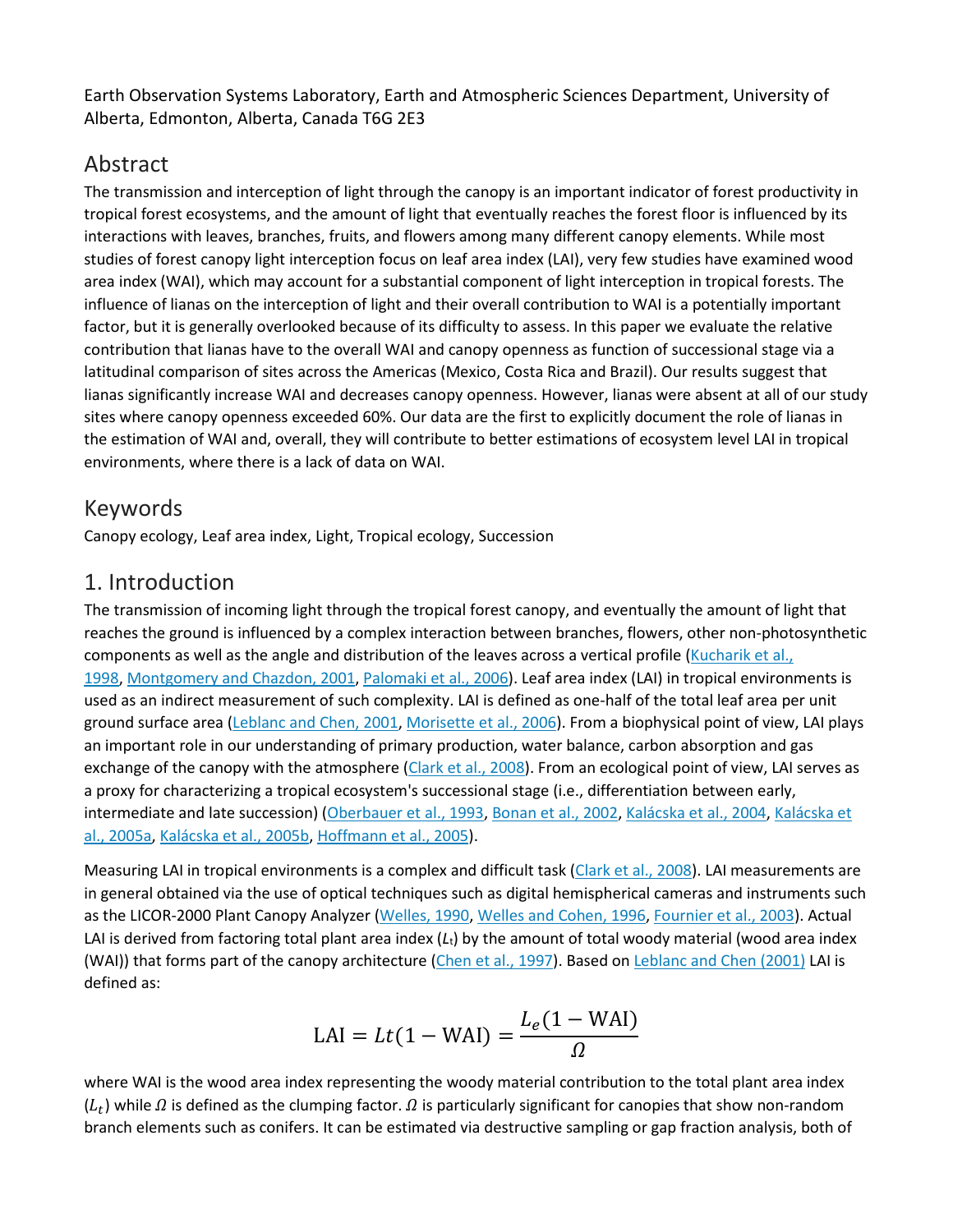which exceed the scope of most studies in tropical environments (but see [Clark et al., 2008\)](https://www.sciencedirect.com/science/article/pii/S0378112708007639?via%3Dihub#bib7). Thus, due to practical reasons  $\Omega$  is considered to be equal to 1 in many tropical environments.

The relative contributions of plant area index  $(L_t)$ , WAI and LAI across different types of tropical ecosystems is poorly understood. LAI varies across the succession stages in many tropical moist and rainforest environments [\(Saldarriaga and Luxmoore, 1991,](https://www.sciencedirect.com/science/article/pii/S0378112708007639?via%3Dihub#bib45) [Szott et al., 1994,](https://www.sciencedirect.com/science/article/pii/S0378112708007639?via%3Dihub#bib50) [Ferment et al., 2001,](https://www.sciencedirect.com/science/article/pii/S0378112708007639?via%3Dihub#bib10) [Duarte et al., 2002,](https://www.sciencedirect.com/science/article/pii/S0378112708007639?via%3Dihub#bib9) [Lucas et al.,](https://www.sciencedirect.com/science/article/pii/S0378112708007639?via%3Dihub#bib31)  [2002,](https://www.sciencedirect.com/science/article/pii/S0378112708007639?via%3Dihub#bib31) [Kalácska et al., 2004,](https://www.sciencedirect.com/science/article/pii/S0378112708007639?via%3Dihub#bib20) [Liao et al., 2006\)](https://www.sciencedirect.com/science/article/pii/S0378112708007639?via%3Dihub#bib28). Leaf area index data for tropical dry forests [\(Maass et al.,](https://www.sciencedirect.com/science/article/pii/S0378112708007639?via%3Dihub#bib32)  [1995,](https://www.sciencedirect.com/science/article/pii/S0378112708007639?via%3Dihub#bib32) [Kalácska et al., 2005a,](https://www.sciencedirect.com/science/article/pii/S0378112708007639?via%3Dihub#bib21) [Kalácska et al., 2005b\)](https://www.sciencedirect.com/science/article/pii/S0378112708007639?via%3Dihub#bib22) or tropical savannas (such as the Brazilian Cerrado) is more limited [\(Hoffmann et al., 2005\)](https://www.sciencedirect.com/science/article/pii/S0378112708007639?via%3Dihub#bib14). There is a particular dearth of information on WAI due to the difficulties in its quantification. In general, accurate estimations of WAI are expensive and time consuming, and destructive sampling is often the only option available for the quantification of WAI in tropical evergreen forests (Clark et [al., 2008\)](https://www.sciencedirect.com/science/article/pii/S0378112708007639?via%3Dihub#bib7).

Work on the quantification of WAI in tropical dry forests has been conducted indirectly by [Maass et al. \(1995\)](https://www.sciencedirect.com/science/article/pii/S0378112708007639?via%3Dihub#bib32) at the Chamela Biological Station in Mexico, and [Kalácska et al., 2005a,](https://www.sciencedirect.com/science/article/pii/S0378112708007639?via%3Dihub#bib21) [Kalácska et al., 2005b](https://www.sciencedirect.com/science/article/pii/S0378112708007639?via%3Dihub#bib22) at the Santa Rosa and Palo Verde National Parks in Costa Rica and the Chamela Biological Station in Mexico. However, for both studies, the contribution of lianas to WAI was not documented. [Maass et al. \(1995\)](https://www.sciencedirect.com/science/article/pii/S0378112708007639?via%3Dihub#bib32) quantified total WAI without making a differentiation between the presence or absence of liana communities, while [Kalácska et al. \(2005a\)](https://www.sciencedirect.com/science/article/pii/S0378112708007639?via%3Dihub#bib21) indicated the relative contribution of liana leaves to the LAI but did not quantify the contribution of this structural group to the total  $L_t$ .

Lianas are climbing plants that suppress the growth and fecundity, as well as increase the mortality rates of their host trees [\(Putz, 1983,](https://www.sciencedirect.com/science/article/pii/S0378112708007639?via%3Dihub#bib43) [Hegarty and Caballé, 1992,](https://www.sciencedirect.com/science/article/pii/S0378112708007639?via%3Dihub#bib13) [Laurance et al., 2001,](https://www.sciencedirect.com/science/article/pii/S0378112708007639?via%3Dihub#bib26) [Pérez-Salicrup, 2001,](https://www.sciencedirect.com/science/article/pii/S0378112708007639?via%3Dihub#bib39) [Pérez-Salicrup et](https://www.sciencedirect.com/science/article/pii/S0378112708007639?via%3Dihub#bib40)  [al., 2001,](https://www.sciencedirect.com/science/article/pii/S0378112708007639?via%3Dihub#bib40) [Schnitzer and Bongers, 2002,](https://www.sciencedirect.com/science/article/pii/S0378112708007639?via%3Dihub#bib47) [Pérez-Salicrup and de Meijere, 2005\)](https://www.sciencedirect.com/science/article/pii/S0378112708007639?via%3Dihub#bib41). Furthermore, lianas tend to form mat-like layers on top of the canopy, with branches entangled in the forest canopy [\(Kalácska et al., 2007\)](https://www.sciencedirect.com/science/article/pii/S0378112708007639?via%3Dihub#bib23), reducing the amount of light that reaches the ground. This life form represents <10% of the total tropical biomass and is usually ignored in many forest inventories, though lianas can account for up to 40% of leaf productivity [\(Hegarty and Caballé, 1992,](https://www.sciencedirect.com/science/article/pii/S0378112708007639?via%3Dihub#bib13) [Phillips et al., 2002\)](https://www.sciencedirect.com/science/article/pii/S0378112708007639?via%3Dihub#bib42). The significance of lianas as a fingerprint of climate change in tropical environments has been highlighted by [Phillips et al. \(2002\),](https://www.sciencedirect.com/science/article/pii/S0378112708007639?via%3Dihub#bib42) [Wright et al. \(2004\),](https://www.sciencedirect.com/science/article/pii/S0378112708007639?via%3Dihub#bib53) and [Mohan et](https://www.sciencedirect.com/science/article/pii/S0378112708007639?via%3Dihub#bib34)  [al. \(2006\),](https://www.sciencedirect.com/science/article/pii/S0378112708007639?via%3Dihub#bib34) since lianas appear to respond positively to global climate change.

Tropical dry forests, due to their marked seasonality, present a unique opportunity to document changes in WAI as a function of successional stage and density of liana coverage given the higher occurrence of lianas when compared with other tropical ecosystems [\(Schnitzer, 2005\)](https://www.sciencedirect.com/science/article/pii/S0378112708007639?via%3Dihub#bib46). Therefore, in the context of the limited information available from [Kalácska et al., 2005a,](https://www.sciencedirect.com/science/article/pii/S0378112708007639?via%3Dihub#bib21) [Kalácska et al., 2005b,](https://www.sciencedirect.com/science/article/pii/S0378112708007639?via%3Dihub#bib22) this paper examines, for the first time, changes in WAI and canopy openness between liana infested and non-liana infested sites across a latitudinal cross-section from Mexico to Brazil at two levels: liana vs. no liana presence and as a function of successional stage.

## 2. Materials and methods

## 2.1. Study sites

We conducted our work in four sites with different successions of tropical dry forests located in Mexico, Costa Rica and Brazil spanning a climatic gradient of very dry forest (Chamela-Cuixmala, Mexico; 752 mm average yearly precipitation, 383–1393 mm yearly precipitation range) to transitional dry forest (Santa Rosa, Costa Rica; 1500 mm average yearly precipitation, 915–2258 mm yearly precipitation range). Tropical dry forest successions were defined following [Kalácska et al. \(2005a\).](https://www.sciencedirect.com/science/article/pii/S0378112708007639?via%3Dihub#bib21)

The most northerly site, and also the driest, is located in the Chamela-Cuixmala Biosphere reserve (3300 ha) on the west coast of Mexico (19°22′N–19°39′N, 104°56′W–105°0′W) (heretofore named CH). High endemism and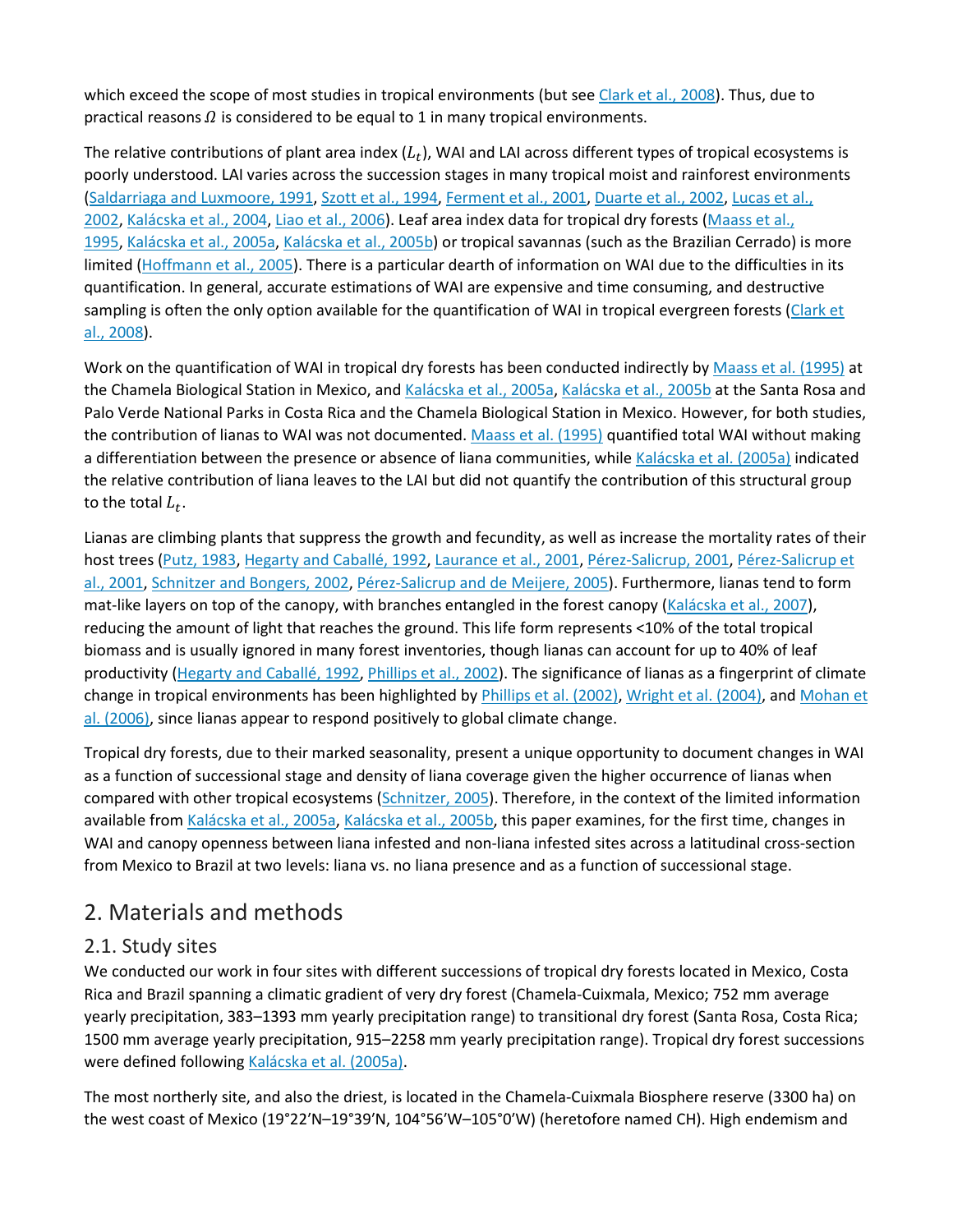species richness are characteristic of this site [\(Lott, 1985\)](https://www.sciencedirect.com/science/article/pii/S0378112708007639?via%3Dihub#bib29), and forest types span from early secondary growth to largely undisturbed forest [\(Maass and Martinez-Yrizar, 2001,](https://www.sciencedirect.com/science/article/pii/S0378112708007639?via%3Dihub#bib33) [Kalácska et al., 2005b\)](https://www.sciencedirect.com/science/article/pii/S0378112708007639?via%3Dihub#bib22). In this study, we refer to four physiognomically different forest types based on successional stage [\(Arroyo-Mora et al., 2005\)](https://www.sciencedirect.com/science/article/pii/S0378112708007639?via%3Dihub#bib2). The early successional stage (E) in Chamela-Cuixmala is populated entirely by *Acacia* sp. bushes with a DBH below 5 cm. The intermediate successional stage (I) is a secondary forest comprising a canopy with several gaps, a thick herbaceous understory and several vines and liana species. For the mature forest, we refer to two sub-types: upper ridge-top and Riparian. The upper ridge-top forest is largely undisturbed with a very high tree and liana stem densities and presence of lianas (U)  $(Table 1)$ . The Riparian forest (R) is also considered to be relatively undisturbed and many of the trees and lianas are evergreen throughout the dry season [\(Rzedowski, 1978\)](https://www.sciencedirect.com/science/article/pii/S0378112708007639?via%3Dihub#bib44) [\(Table](https://www.sciencedirect.com/science/article/pii/S0378112708007639?via%3Dihub#tbl1)  [1\)](https://www.sciencedirect.com/science/article/pii/S0378112708007639?via%3Dihub#tbl1). In general, the forest in Chamela-Cuixmala is dry season deciduous, although differences in phenology exist between the deciduous and Riparian vegetation [\(Lott et al., 1987,](https://www.sciencedirect.com/science/article/pii/S0378112708007639?via%3Dihub#bib30) [Balvanera et al., 2002\)](https://www.sciencedirect.com/science/article/pii/S0378112708007639?via%3Dihub#bib4).

Table 1. Summary of canopy structure and number of sites (0.1 ha) at each geographical location. CH = Chamela-Cuixmala Biosphere Reserve – Mexico, SR = Santa Rosa National Park – Costa Rica, PV = Palo Verde National Park – Costa Rica, MS = Mata Seca State Park – Brazil. Regarding successional stages, E = early, I = intermediate,  $L =$  late,  $U =$  upper ridge-top, R = riparian. Values represent the mean  $\pm$  one standard deviation. Data represents woody vegetation with stems with a DBH ≥5 cm.

| $Location -$<br>stage | Canopy<br>height (m) | No. of<br>stems | No. of<br>species | <b>Basal area</b><br>(m <sup>2</sup> /ha) | No. of sites<br><b>CO and WAI</b> | No. of sites structure<br>- composition |
|-----------------------|----------------------|-----------------|-------------------|-------------------------------------------|-----------------------------------|-----------------------------------------|
| $CH-MX - E$           | N/A                  | N/A             | N/A               | N/A                                       | $\overline{2}$                    | $\overline{2}$                          |
| $SR-CR - E$           | $7.5 \pm 2.2$        | $112 \pm 64$    | $17 + 7$          | $11.7 \pm 5.4$                            | $\overline{7}$                    | 10                                      |
| $PV-CR - E$           | $7.2 \pm 0.8$        | $79 \pm 25$     | 7±4               | $28.2 \pm 18.5$                           | 6                                 | 6                                       |
| $MS-BR - E$           | 3.4                  | 49              | 10                | 3.1                                       | 6                                 | 6                                       |
| $CH-MX-I$             | $11.0 \pm 2.4$       | $146 \pm 104$   | $8 \pm 6$         | $35.7 \pm 11.8$                           | 4                                 | 4                                       |
| $SR-CR - 1$           | $10.3 \pm 3.4$       | $130 \pm 35$    | $29 \pm 5$        | $21.4 \pm 6.8$                            | 6                                 | 10                                      |
| $PV-CR - I$           | $15.0 \pm 2.2$       | $78 \pm 28$     | $14 \pm 3$        | $35.7 \pm 11.8$                           | 6                                 | 6                                       |
| $MS-BR - I$           | 8.0                  | 76              | 17                | 15.2                                      | 6                                 | 6                                       |
| $CH-MX - L$<br>(U)    | $9.0 \pm 2.2$        | $181 \pm 5$     | $31 \pm 12$       | $13.2 \pm 2.5$                            | 4                                 | 4                                       |
| $CH-MX - L$<br>(R)    | $20.0 \pm 2.0$       | $124 \pm 10$    | $32 \pm 5$        | $32.9 \pm 3.2$                            | 3                                 | 3                                       |
| $SR-CR - L$           | $15.0 \pm 2.2$       | $107 \pm 42$    | $29 \pm 7$        | $30.1 \pm 6.5$                            | $\overline{3}$                    | 6                                       |
| $PV-CR - L$           | $18.3 \pm 1.5$       | $64 \pm 12$     | $19 \pm 7$        | $29.2 \pm 8.1$                            | $\overline{3}$                    | 3                                       |
| $MS-BR - L$           | 11.8                 | 99              | 18                | 22.0                                      | 8                                 | 8                                       |
|                       |                      |                 |                   | Total                                     | 64 (6.4 ha)                       | 74 (7.4 ha)                             |

The second study site, and the one which receives the most precipitation, is the Santa Rosa National Park in the Área de Conservacion Guanacaste, located in northwestern Costa Rica (10°48′N, 85°36′W) (heretofore named SR). This area is considered transitional between a dry and moist forest. The uplands of the park are a mosaic of secondary forest in various stages of succession and with different land use histories and anthropogenic fires [\(Janzen, 1988a,](https://www.sciencedirect.com/science/article/pii/S0378112708007639?via%3Dihub#bib16) [Janzen, 1988b,](https://www.sciencedirect.com/science/article/pii/S0378112708007639?via%3Dihub#bib17) [Janzen, 1988c,](https://www.sciencedirect.com/science/article/pii/S0378112708007639?via%3Dihub#bib18) [Janzen, 2000,](https://www.sciencedirect.com/science/article/pii/S0378112708007639?via%3Dihub#bib19) [Kalácska et al., 2004,](https://www.sciencedirect.com/science/article/pii/S0378112708007639?via%3Dihub#bib20) [Arroyo-Mora et al., 2005\)](https://www.sciencedirect.com/science/article/pii/S0378112708007639?via%3Dihub#bib2). We refer to three stages of succession in this study site: early, which constitutes a forest with a very open and patchy canopy and a thick herbaceous understory; intermediate, a forest with a range of canopy openness and high abundance of lianas; and late, which constitutes a canopy with two layers of vegetation: dominant canopy trees and shade tolerant species [\(Table 1\)](https://www.sciencedirect.com/science/article/pii/S0378112708007639?via%3Dihub#tbl1).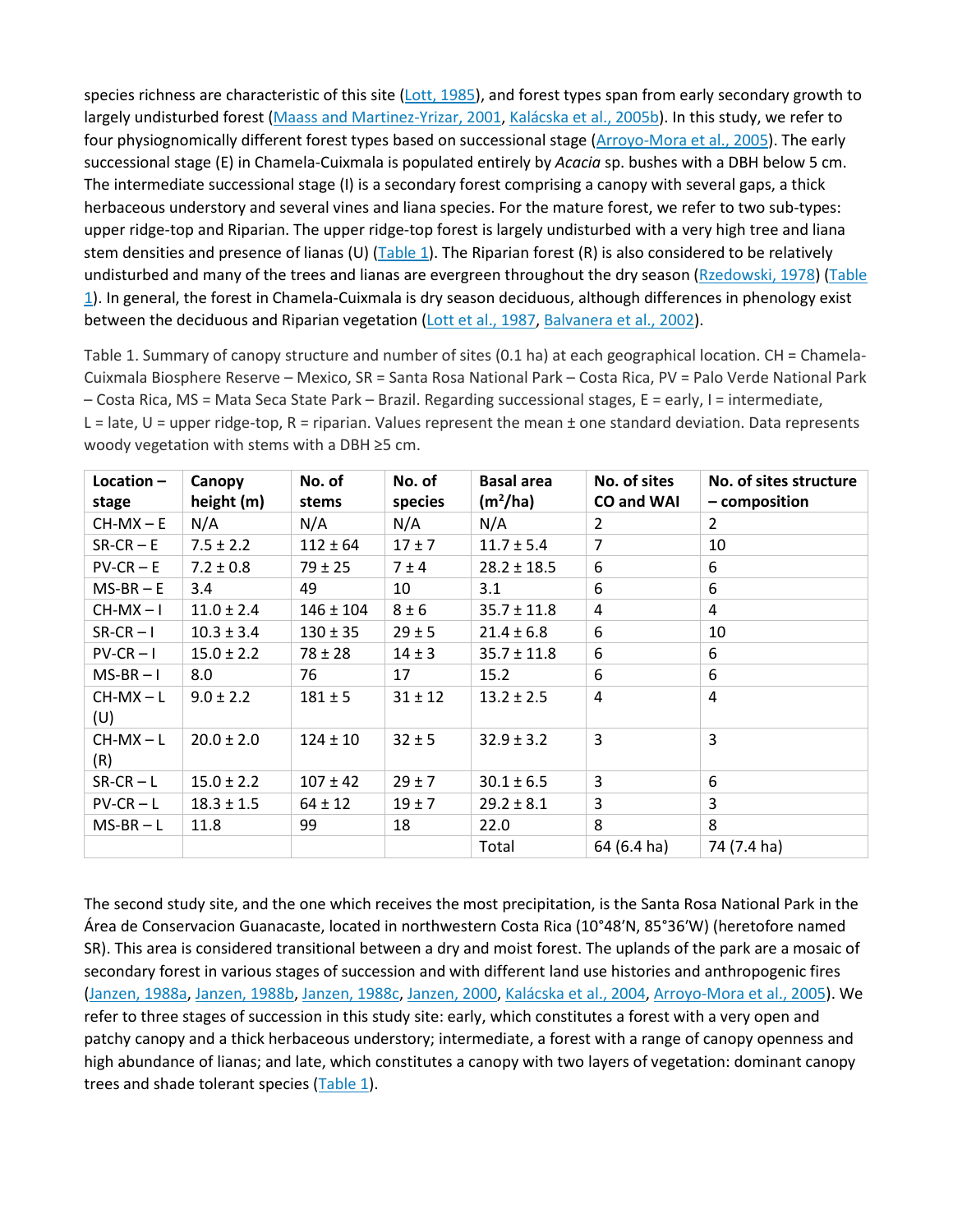The third study site is located in the Palo Verde National Park, Costa Rica (10°21′N, 85°21′W) in the Área de Conservacion Tempisque, along the Tempisque River, in the NW part of the country (heretofore named PV). Deciduous forest is present in seasonally flooded lowlands and along limestone outcrops. Savannah, mesic forest, mangroves and a fresh water wetland are also present [\(Frankie et al., 1974\)](https://www.sciencedirect.com/science/article/pii/S0378112708007639?via%3Dihub#bib12). The average yearly precipitation is 1353 mm with a range from 713 to 2130 mm. Cattle ranching was a common land use in the area from the 1920s until the 1970s when 4800 ha were declared a wildlife refuge [\(Stern et al., 2002\)](https://www.sciencedirect.com/science/article/pii/S0378112708007639?via%3Dihub#bib49). Officially, Palo Verde National Park (10,000 ha) was created in 1981. As with the two previously described sites, we refer to different stages of forest succession. The early stage has a very thick seasonal herbaceous understory and a largely open canopy with sparse trees, all of which are deciduous [\(Table 1\)](https://www.sciencedirect.com/science/article/pii/S0378112708007639?via%3Dihub#tbl1). The intermediate stage presents a heterogeneous canopy with areas comprising up to two layers of vegetation, a variable density of lianas, and a thick understory. In both the early and intermediate stages there is a high abundance of bromeliads, and in the intermediate stage there are many short-stature palms. The late stage is characterized by two layers of vegetation (dominant canopy vegetation and shade tolerant trees) with a relatively high presence of lianas and few canopy gaps [\(Kalácska et al., 2005b;](https://www.sciencedirect.com/science/article/pii/S0378112708007639?via%3Dihub#bib22) [Table 1\)](https://www.sciencedirect.com/science/article/pii/S0378112708007639?via%3Dihub#tbl1).

The most southerly site, Parque Estadual da Mata Seca (10,281 ha), is located in the State of Minas Gerais, Brazil, in the valley of the São Francisco River (14°48′36″S–14°56′59″S and 43°55′12″W–44°04′12″W) (heretofore named MS). The forest is dry season deciduous (May–October) [\(Instituto Estadual de Florestas, 2000\)](https://www.sciencedirect.com/science/article/pii/S0378112708007639?via%3Dihub#bib15) and receives an average of 871 mm of precipitation per year (Antunes, 1994). The park, classified as a conservation unit of integral protection, was created in 2000 by the expropriation of four farms and is currently managed by the Minas Gerais' Instituto Estadual de Florestas [\(Instituto Estadual de Florestas, 2000\)](https://www.sciencedirect.com/science/article/pii/S0378112708007639?via%3Dihub#bib15). A portion (1525 ha) of the park consists of abandoned pasture and agricultural fields in various stages of natural regeneration, while the remainder of the area is secondary and old growth forest [\(Instituto Estadual de Florestas, 2000\)](https://www.sciencedirect.com/science/article/pii/S0378112708007639?via%3Dihub#bib15). As for the previously described sites, we refer to three stages of forest succession in Parque Estadual da Mata Seca: early, intermediate and late [\(Table 1\)](https://www.sciencedirect.com/science/article/pii/S0378112708007639?via%3Dihub#tbl1). The early stage is composed of a heterogeneous canopy with a herbaceous and shrubby understory, and no lianas have been recorded so far. The intermediate stage comprises up to two layers in some areas with canopy gaps in others. Lianas are predominant in this stage. The late stage represents mature forest with increased number of stems, species and a higher basal area than the other stages [\(Table 1\)](https://www.sciencedirect.com/science/article/pii/S0378112708007639?via%3Dihub#tbl1).

#### 2.2. Field sampling, canopy openness and wood area index

In all sites, living woody stems with a DBH equal to or greater than 5 cm were identified in plots of 20 m  $\times$  50 m (0.1 ha) [\(Table 1\)](https://www.sciencedirect.com/science/article/pii/S0378112708007639?via%3Dihub#tbl1). In addition, the height of the six tallest trees was recorded in each plot. During the dry season, ten hemispherical photographs were taken inside each plot using a Pentax SR digital camera with a standard hemispherical lens (polar projection) to assess canopy openness and WAI. The photographs were taken based on an offset row sampling scheme [\(Kalácska et al., 2005a\)](https://www.sciencedirect.com/science/article/pii/S0378112708007639?via%3Dihub#bib21) and were subsequently processed with Gap Light Analyzer v.2.0 [\(SFU-IES, 1999\)](https://www.sciencedirect.com/science/article/pii/S0378112708007639?via%3Dihub#bib48). The polar projection of the sphere was projected in the plot prior to any measurement to avoid overlaps and thus autocorrelation between the data observed via hemispherical lens. The presence or absence of lianas was assessed visually from each photograph and from field observations (Chamela-Cuixmala: 46 lianas and 96 no-lianas photos in March 2006; Santa Rosa: 72 lianas and 39 no-lianas photos in March 2005; Palo Verde: 21 lianas and 84 no-lianas photos in March 2006; and Mata Seca: 66 lianas and 60 no-lianas photos in July 2006).

#### 2.3. Analyses

In each sampled location (each region), differences in mean canopy openness (CO) and WAI between sample points with and without lianas were assessed by means of an ANOVA for Santa Rosa, where the data met assumptions of normality and a non-parametric Kruskal–Wallis was used for the others (Zar, 1996). Overall differences in mean CO or WAI between plots with and without lianas regardless of location were also assessed in the same manner and using probability density functions. Within each location (i.e., CH, SR, PV, MS) we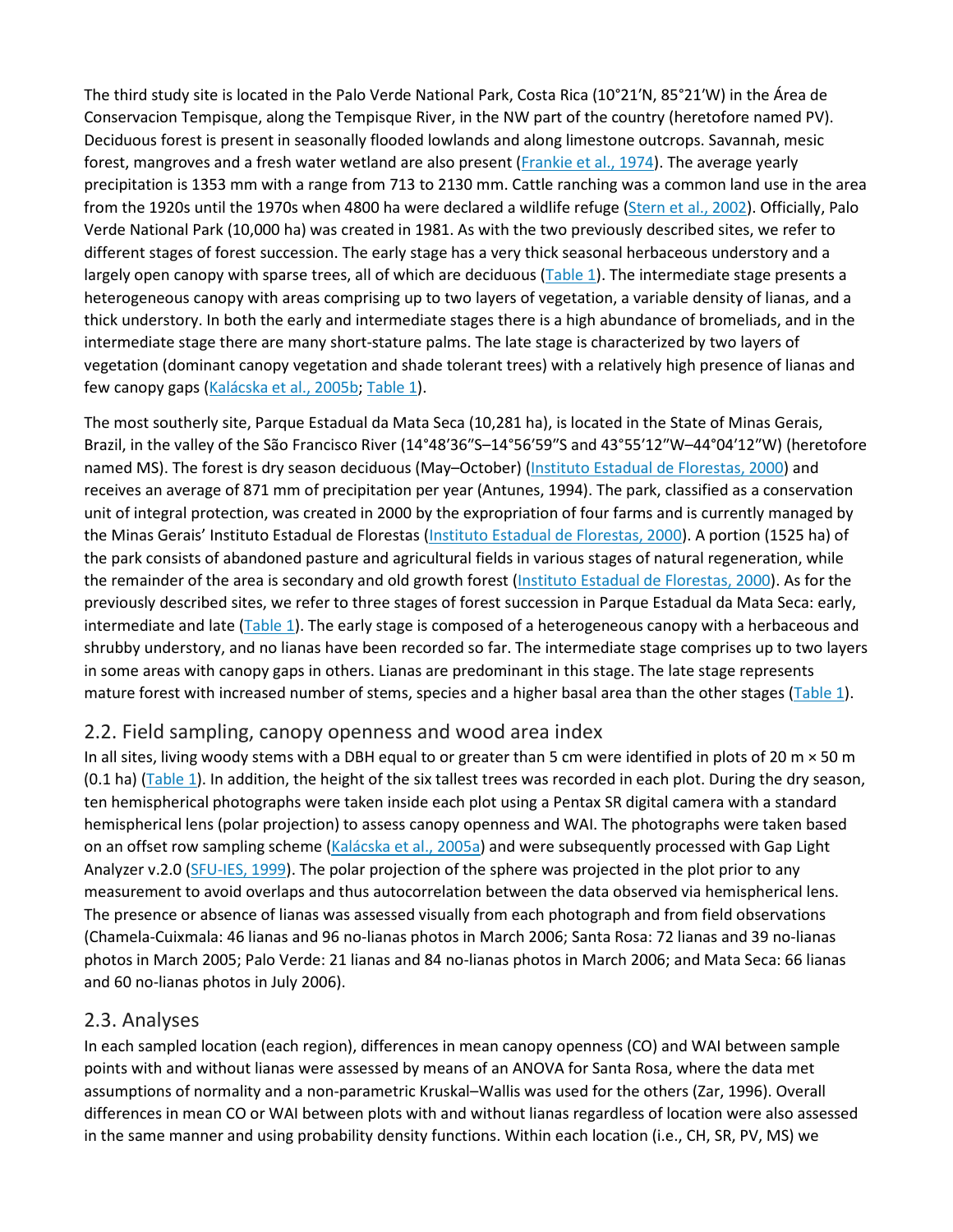examined differences in mean canopy openness and WAI for across the three successional stages in each site, by means a *t*-test (with unequal variance) when the CO or WAI met the assumption of normality, while the Wilcoxon rank sum test was used for the others. At all sites (CH, SR, PV, and MS), there were only two successional stages in the comparison (intermediate and late for CH, PV, MS) because there were no lianas observed in the early stage. For SR, no lianas were observed in the late stage; therefore the comparison was only with the early and intermediate stages. Significance was assessed at the *P* <0.05 level. The relationship between WAI and CO was examined by means of least squares linear regression. All statistical analyses were performed with JMP<sup>®</sup> v. 5.1 (Statistical Discovery from SAS).

### 3. Results

#### 3.1. Overall latitudinal changes

Results from the latitudinal cross-sequence of tropical dry forests in the Americas [\(Table 1\)](https://www.sciencedirect.com/science/article/pii/S0378112708007639?via%3Dihub#tbl1) indicate that in general, sites with lianas have a higher WAI than sites without lianas. Wood area index ranged from 0.19 (MS) to 1.82 (PV) in sites with lianas and 0.0 (MS) to 1.82 (PV) in sites without lianas. The average for WAI across all sites with lianas is 0.70 ± 0.31 S.D., in comparison to sites without lianas at 0.51 ± 0.34 S.D. ( $\chi^2$  = 55.10, *P* < 0.001, Fig. [1\)](https://www.sciencedirect.com/science/article/pii/S0378112708007639?via%3Dihub#fig1). In both cases the probability density function for sites with lianas and without lianas are different ( $Fig. 1$ ). These results presented in [Fig. 1](https://www.sciencedirect.com/science/article/pii/S0378112708007639?via%3Dihub#fig1) support the hypothesis that sites with lianas will present higher WAI values.



Fig. 1. Standard probability functions for wood area index for sites with and without liana coverage. Probability density functions are for data from all sites measured in Mexico, Costa Rica and Brazil. Solid lines represent liana infested plots and dash lines represent non-liana infested plots.

Canopy openness was found to be a strong predictor of WAI in all locations [\(Fig. 2\)](https://www.sciencedirect.com/science/article/pii/S0378112708007639?via%3Dihub#fig2), with different relationships existing for sites with and without lianas. The average canopy openness across (CO) all sites with lianas was 46.9% ± 10.5% in comparison to 57.6% ± 15.9% in sites without lianas ( $\chi^2$  = 62.53, *P* < 0.001). Canopy openness ranged from 20.1% (PV) to 73.6% (CH) in sites with lianas in comparison to 20.0% (PV) to 98.0% (PV) in sites without lianas. Lianas were not observed above a canopy openness of 60–75% in any of the sites studied.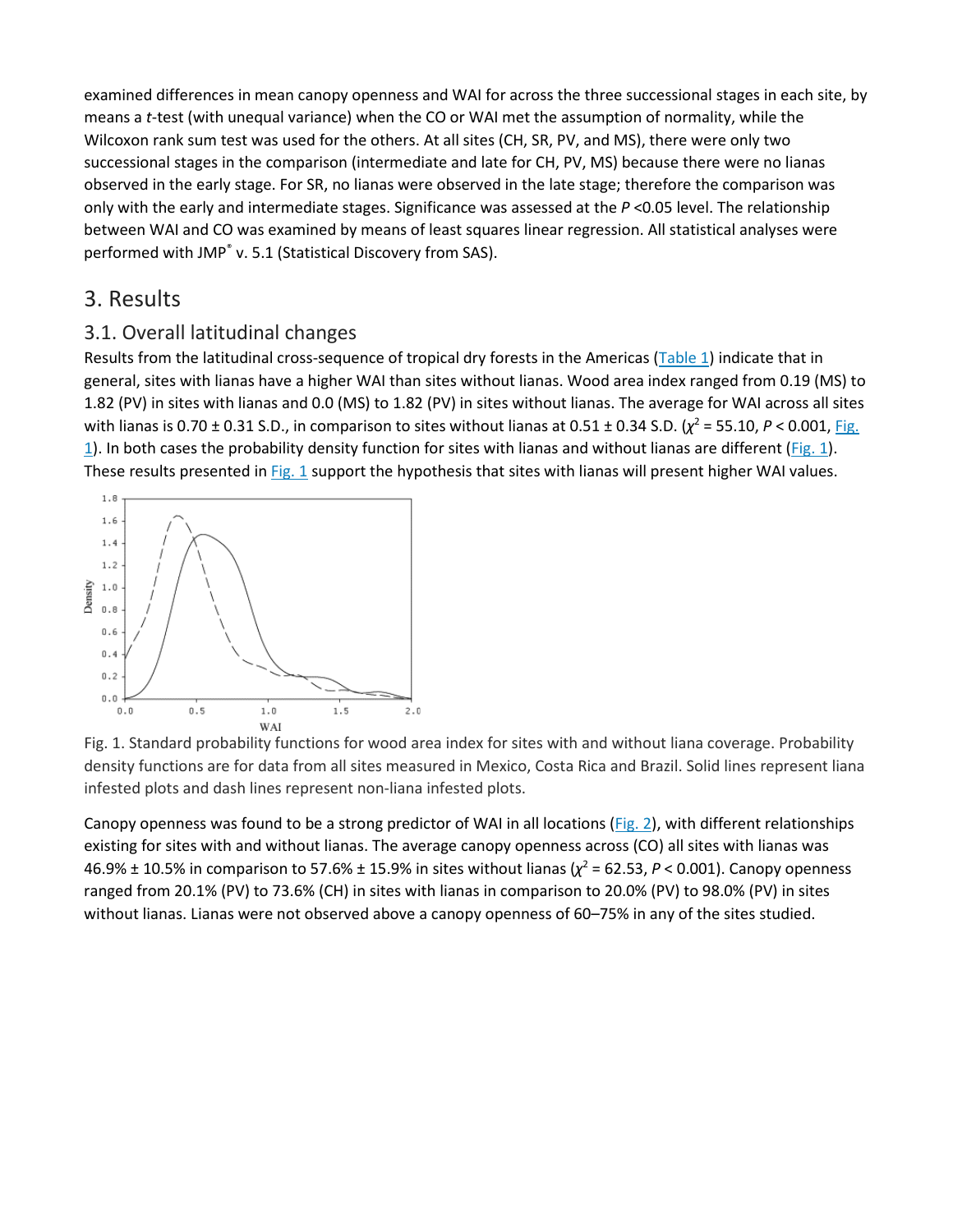

Fig. 2. Standard probability functions for canopy openness for sites with and without liana coverage. Probability density functions are for data from all sites measured in Mexico, Costa Rica and Brazil. Solid lines represent liana infested plots and dash lines represent non-liana infested plots.

#### 3.2. Regional differences

For Chamela-Cuixmala, when all data are considered (Figs. [3a](https://www.sciencedirect.com/science/article/pii/S0378112708007639?via%3Dihub#fig3), [4a](https://www.sciencedirect.com/science/article/pii/S0378112708007639?via%3Dihub#fig4) and [5\)](https://www.sciencedirect.com/science/article/pii/S0378112708007639?via%3Dihub#fig5), sites with lianas have a significantly higher WAI ( $\chi^2$  = 18.52, *P* < 0.001) and less canopy openness (CO) ( $\chi^2$  = 20.67, *P* < 0.001). At the successional stage level, the same trend is seen in the late (CO: *Z* = −3.43, *P* < 0.001, WAI: *Z* = 3.34, *P* < 0.001) stage, but not in the intermediate (CO:  $Z = 1.44$ ,  $P = 0.15$ , WAI:  $Z = 1.27$ ,  $P = 0.21$ ). Lianas were not present in the early stage.



Fig. 3. Standard probability functions for wood area index at each simple site. Chamela-Cuixmala Biosphere Reserve, Mexico (a); Santa Rosa National Park, Costa Rica (b); Palo Verde National Park, Costa Rica (c); and Parque Stadual de Mata Seca, Minas Gerais, Brazil (d). Solid lines represent liana infested plots and dash lines represent non-liana infested plots.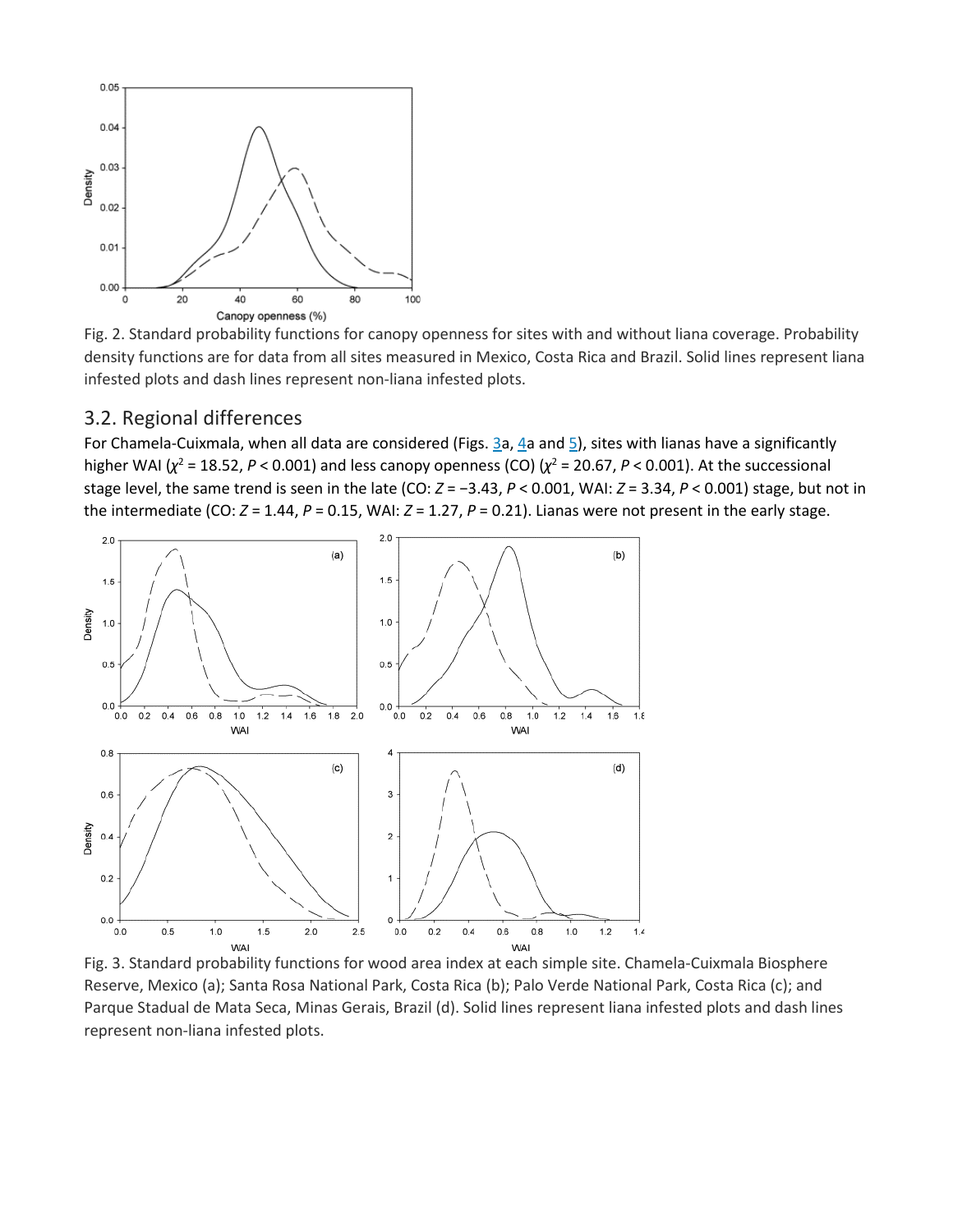

Fig. 4. Standard probability functions for Canopy openness sites with and without liana coverage. Probability density functions are for all sites measured in Mexico, Costa Rica and Brazil. Solid lines represent liana infested plots and dash lines represent non-liana infested plots.



Fig. 5. Relationship between canopy openness (%) and WAI for Chamela-Cuixmala, Mexico (b). Open circles and solid line represent data points with lianas, + and dotted line represent data points without lianas. Ellipses represent 95%. Inset: Mean and one standard deviation for canopy openness (%) and WAI.

For Santa Rosa, when all data are considered (Figs. [3b](https://www.sciencedirect.com/science/article/pii/S0378112708007639?via%3Dihub#fig3), [4b](https://www.sciencedirect.com/science/article/pii/S0378112708007639?via%3Dihub#fig4) and [6\)](https://www.sciencedirect.com/science/article/pii/S0378112708007639?via%3Dihub#fig6), similar to Chamela-Cuixmala, sites with lianas have a significantly higher WAI (*F* = 52.59, *P* < 0.001) and less canopy openness (*F* = 36.21, *P* < 0.001). At the succession stage level, the same trend was seen for both the early (CO: Z = −3.65, *P* = 0.03; WAI: *Z* = 3.76, *P* < 0.001) and intermediate succession stages (CO: *Z* = 2.27, *P* = 0.02 WAI: *Z* = −2.79, *P* = 0.01). Lianas were not present in the photographs from the late succession stage.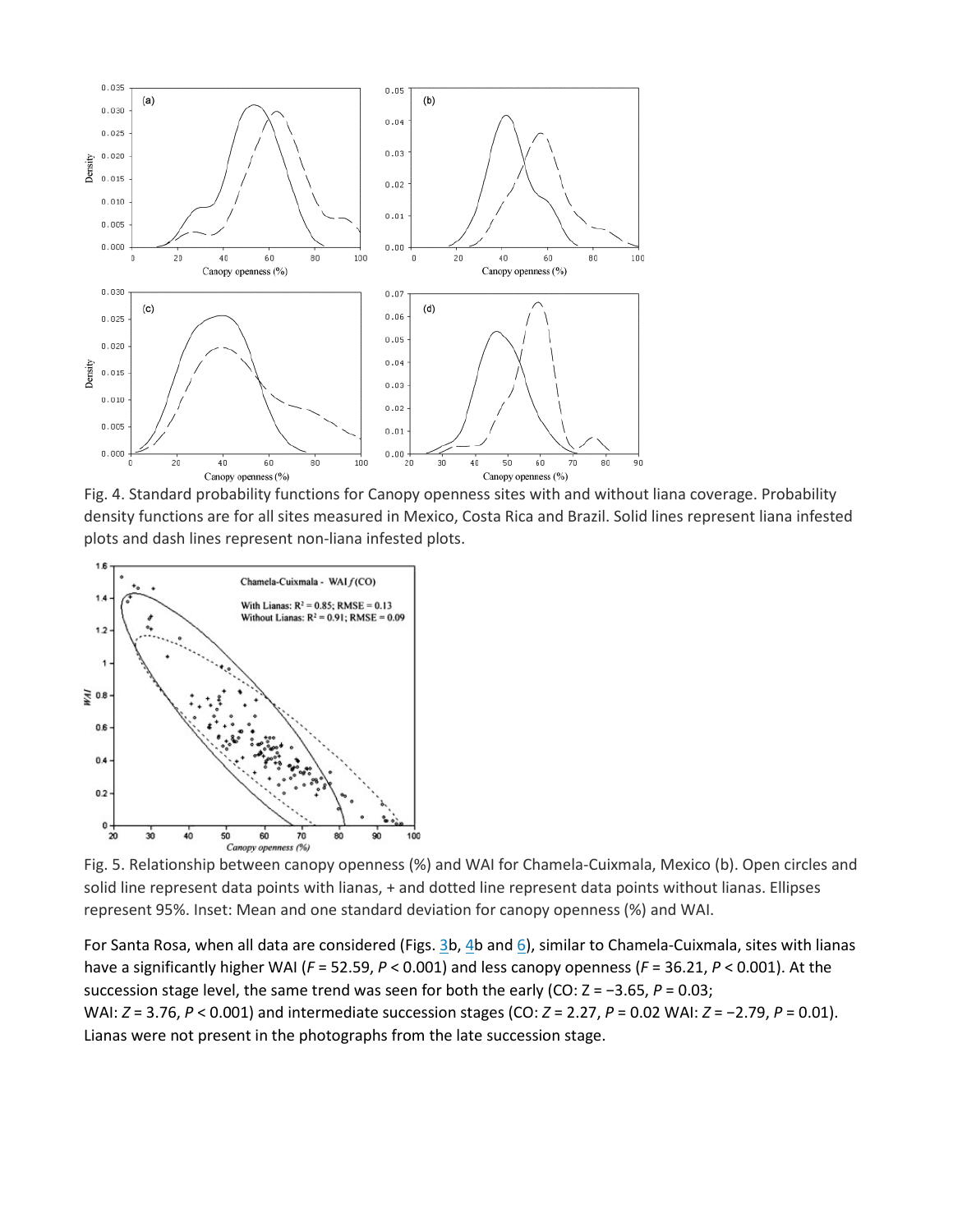

Fig. 6. Relationship between canopy openness (%) and WAI for Santa Rosa, Costa Rica (b). Open circles and solid line represent data points with lianas, + and dotted line represent data points without lianas. Ellipses represent 95%. Inset: Mean and one standard deviation for canopy openness (%) and WAI.

For Palo Verde, when all data are considered (Figs.  $3c$ ,  $4c$  and  $7$ ), WAI is greater ( $\chi^2$  = 6.33, P = 0.012) and canopy openness is lower ( $\chi^2$  = 6.21, P = 0.013) for sites with lianas. At the succession stage level, canopy openness is also lower for sites with lianas in the intermediate stage (*Z* = −2.01, *P* = 0.04) while there is no difference in WAI (*P* > 0.05), nor in either canopy characteristic in the late stage (*P* > 0.05). No lianas were present in the early succession stage.



Fig. 7. Relationship between canopy openness (%) and WAI for Palo Verde, Costa Rica (b). Open circles and solid line represent data points with lianas, + and dotted line represent data points without lianas. Ellipses represent 95%. Inset: Mean and one standard deviation for canopy openness (%) and WAI.

In Mata Seca, differences are observed in WAI and canopy openness between sites with and without lianas when all data are considered (CO:  $\chi^2$  = 41.45, *P* < 0.001; WAI:  $\chi^2$  = 45.87, *P* < 0.001) (Figs. [3d](https://www.sciencedirect.com/science/article/pii/S0378112708007639?via%3Dihub#fig3), [4d](https://www.sciencedirect.com/science/article/pii/S0378112708007639?via%3Dihub#fig4) and [8\)](https://www.sciencedirect.com/science/article/pii/S0378112708007639?via%3Dihub#fig8). Differences are also observed at the succession stage level: intermediate (CO: *Z* = 5.29, *P* < 0.001; WAI: *Z* = 5.54, *P* < 0.001) and late succession stages (CO: *Z* = 3.28, *P* = 0.001; WAI: *Z* = −3.26, *P* = 0.01). No lianas were observed in the early succession stage.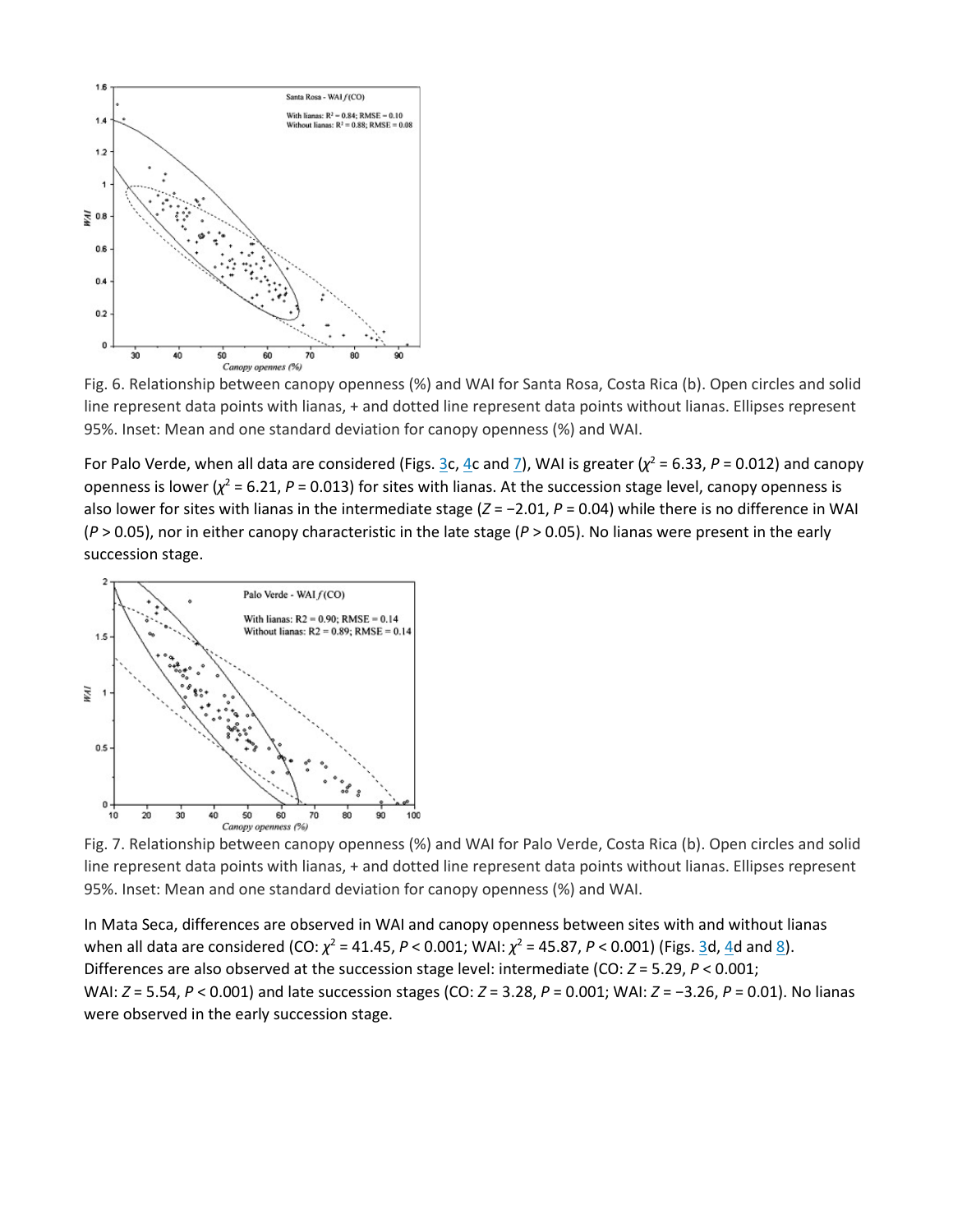

Fig. 8. Relationship between canopy openness (%) and WAI for Mata Seca, Brazil (b). Open circles and solid line represent data points with lianas, + and dotted line represent data points without lianas. Ellipses represent 95%. Inset: Mean and one standard deviation for canopy openness (%) and WAI.

## 4. Discussion

Tropical dry forests are ideal study sites for examining the contribution of lianas to wood area index and provide a unique opportunity to gain important insights on how WAI changes as function of successional stage in tropical forests because canopy deciduousness and the high density of lianas [\(Schnitzer, 2005\)](https://www.sciencedirect.com/science/article/pii/S0378112708007639?via%3Dihub#bib46). As forest disturbance and land abandonment result in more landscapes dominated by secondary, liana-dense dry forests, a better understanding of how changes in WAI affect forest structure is necessary to quantify diverse ecological processes (e.g., regeneration and ecosystem composition), as well as a tool to better characterize parameters needed by terrestrial biosphere models applied to quantify carbon sequestration under different climate change scenarios.

Wood area index represents an important component of accurate estimations of LAI in tropical environments. Our study has documented that, in general, lianas increased WAI with succession in tropical dry forest sites and that canopy openness can be used as a good indictor of their presence for tropical dry forests environments. Fig. [4,](https://www.sciencedirect.com/science/article/pii/S0378112708007639?via%3Dihub#fig4) [Fig. 5,](https://www.sciencedirect.com/science/article/pii/S0378112708007639?via%3Dihub#fig5) [Fig. 6,](https://www.sciencedirect.com/science/article/pii/S0378112708007639?via%3Dihub#fig6) [Fig. 7](https://www.sciencedirect.com/science/article/pii/S0378112708007639?via%3Dihub#fig7) indicate that, for the majority of sites studied, lianas are present in sites with a canopy openness of 75% or higher, which are mostly early and intermediate successional stages. This represents an interesting finding which needs to be validated in other sites and ecosystems.

We hypothesize that lianas are more dominant in the intermediate succession stage as a result of the smaller stature of the canopy and that the species composition observed in this stage is a mix of the fast growing pioneers, dominant canopy trees and shade tolerant trees [\(Kalácska et al., 2004\)](https://www.sciencedirect.com/science/article/pii/S0378112708007639?via%3Dihub#bib20), creating therefore, an excellent environment for liana growth and development due to the amount of large canopy gaps not present in the Late stage. The majority of the sites considered "intermediate" based on their structure have also been either completely or nearly completely cleared in the past for other land uses or have been extensively disturbed by events such as anthropogenic fires [\(Kalácska et al., 2004,](https://www.sciencedirect.com/science/article/pii/S0378112708007639?via%3Dihub#bib20) [Kalácska et al., 2005b\)](https://www.sciencedirect.com/science/article/pii/S0378112708007639?via%3Dihub#bib22), in addition none of the sites are used for human activities such as the extraction of liana or tree wood for fuel or charcoal production.

The canopy of all the intermediate succession stage examined in this study is patchy in comparison to the late stage, which tends to have fewer lianas across all sites in the Americas. Lower liana abundance in late sites may result from low light availability that may constrain liana establishment and growth as the canopy closes due to tree growth [\(Dewalt et al., 2000\)](https://www.sciencedirect.com/science/article/pii/S0378112708007639?via%3Dihub#bib8). The canopy in the late stage is more homogeneous with fewer canopy gaps; lianas preferentially inhabit canopy gaps and disturbed areas [\(Schnitzer and Bongers, 2002\)](https://www.sciencedirect.com/science/article/pii/S0378112708007639?via%3Dihub#bib47). In the later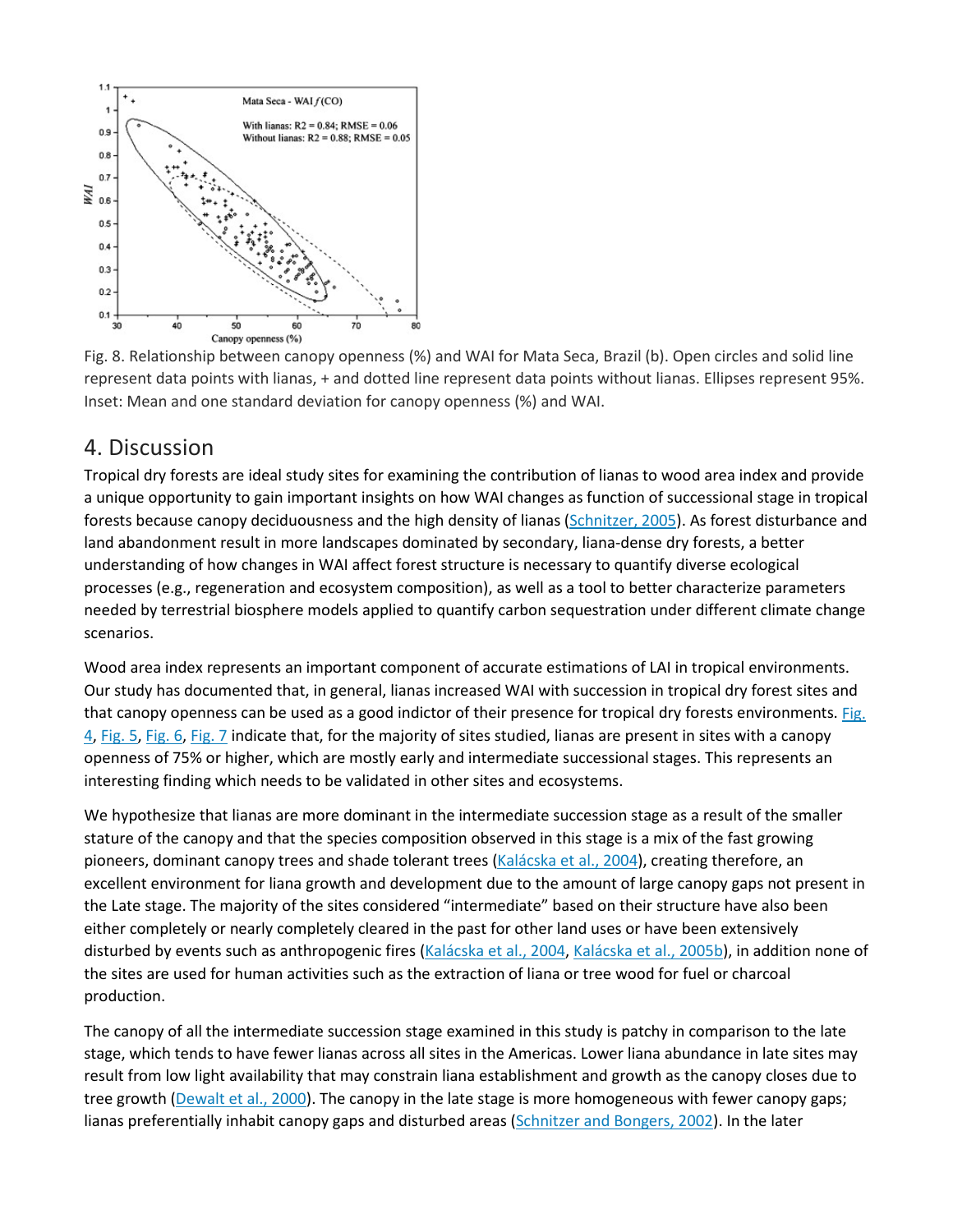succession stages however, there are taller dominant canopy trees in the upper stratum and more shade tolerant species in a second stratum below [\(Kalácska et al., 2004\)](https://www.sciencedirect.com/science/article/pii/S0378112708007639?via%3Dihub#bib20), which may increase energy costs for liana growth as tree height increases [\(Baars et al., 1998\)](https://www.sciencedirect.com/science/article/pii/S0378112708007639?via%3Dihub#bib3). In addition, the late stage; while having been disturbed by activities such as selective logging, cattle or anthropogenic fires, it had not been completely cleared (Kalácska et [al., 2004,](https://www.sciencedirect.com/science/article/pii/S0378112708007639?via%3Dihub#bib20) [Kalácska et al., 2005b\)](https://www.sciencedirect.com/science/article/pii/S0378112708007639?via%3Dihub#bib22). The one exception is the upper ridge-top forest in Chamela-Cuixmala (undisturbed forest) which has a higher abundance of lianas when compared with all other sites. The canopy of this forest however is only  $9 \pm 2.2$  m tall; shorter than trees in the intermediate stages at other sites in the Americas [\(Table 1\)](https://www.sciencedirect.com/science/article/pii/S0378112708007639?via%3Dihub#tbl1). The study area in Chamela-Cuixmala is also the driest. We believe that both factors (tree height and climate) contribute to this unique characteristic of the late stage (upper ridge-top) in Chamela-Cuixmala, although it follows observations presented by [Schnitzer \(2005\)](https://www.sciencedirect.com/science/article/pii/S0378112708007639?via%3Dihub#bib46) which indicates that across the tropics drier sites will have a higher density of lianas.

Our findings using WAI and CO as proxies, also confirm the assertions of [Dewalt et al. \(2000\),](https://www.sciencedirect.com/science/article/pii/S0378112708007639?via%3Dihub#bib8) who suggested that liana presence will be more dominant in earlier successional stages than in old growth as a result of greater canopy openness (see above). This result is supported by the finding that lianas are not present in plots with a canopy openness higher than 60–75%, which is typical of early successional dry forests and many later secondary dry forests as well [\(Fig. 6,](https://www.sciencedirect.com/science/article/pii/S0378112708007639?via%3Dihub#fig6) [Fig. 7,](https://www.sciencedirect.com/science/article/pii/S0378112708007639?via%3Dihub#fig7) [Fig. 8\)](https://www.sciencedirect.com/science/article/pii/S0378112708007639?via%3Dihub#fig8).

Our results suggest general ecological trends in terms of how WAI changes as a function of successional stage [\(Table 1\)](https://www.sciencedirect.com/science/article/pii/S0378112708007639?via%3Dihub#tbl1). Overall, the earliest stage of regeneration is not greatly affected by lianas and the majority of WAI is from trees. In the intermediate stage however, lianas are an important element, contributing to a canopy that is more closed than would be the case if lianas were not present. In fact, WAI in liana-dominated plots of the intermediate stage can be as high as 1.82 while areas without lianas have more moderate values (i.e., below 1.3).

Finally in a broader context, our results present new and important information that can be used to better calibrate terrestrial ecosystems models that depend on LAI as an input parameter [\(Abuelgasim et al.,](https://www.sciencedirect.com/science/article/pii/S0378112708007639?via%3Dihub#bib1)  [2006\)](https://www.sciencedirect.com/science/article/pii/S0378112708007639?via%3Dihub#bib1)*.* Current LAI datasets produced by NASA's Moderate Resolution Imaging Spectroradiometer (MODIS Version's 4 and 5) that are widely used in the literature for model validation, lack corrections for WAI [\(Knyazikhin et al., 1998\)](https://www.sciencedirect.com/science/article/pii/S0378112708007639?via%3Dihub#bib24). Since worldwide WAI information is still limited, the information and ranges of variability provided in this study open the door for the possibility of further corrections on LAI estimations, which, in turn, will enhance the accuracy of terrestrial ecosystem models of climate change.

## Acknowledgements

This work was carried out with the aid of a grant from the Inter-American Institute for Global Change Research (IAI) CRN II – 021, which is supported by the US National Science Foundation (Grant GEO-0452325). We are also grateful for the financial support provided by Fundação de Amparo à Pesquisa de Minas Gerais (FAPEMIG CRA 2288/07), as well as Mexico's SEMARNAT-CONACYT under the CIEco-MABOTRO project. We also thank Roger Blanco and Maria Marta Chavarría from the Santa Rosa National Park, Dr. Eugenio Gonzalez and Mauricio Castillo from the Palo Verde National Park for their logistical support as well as Ulises Chavarría (Costa Rica), Roberto Espinoza (Costa Rica), Alfredo Pérez (Mexico), Mauricio Quesada (Mexico) and Gumersindo Sanchez (Mexico). Finally, we would like to thank all the field assistants from the University of Alberta, the Instituto Tecnologico de Costa Rica, the Centro de Investigaciones en Ecosistemas (CIECO), Universidad Nacional Autonoma de Mexico, and Universidade Estadual de Montes Claros – MG, Brazil, for their help in data collection.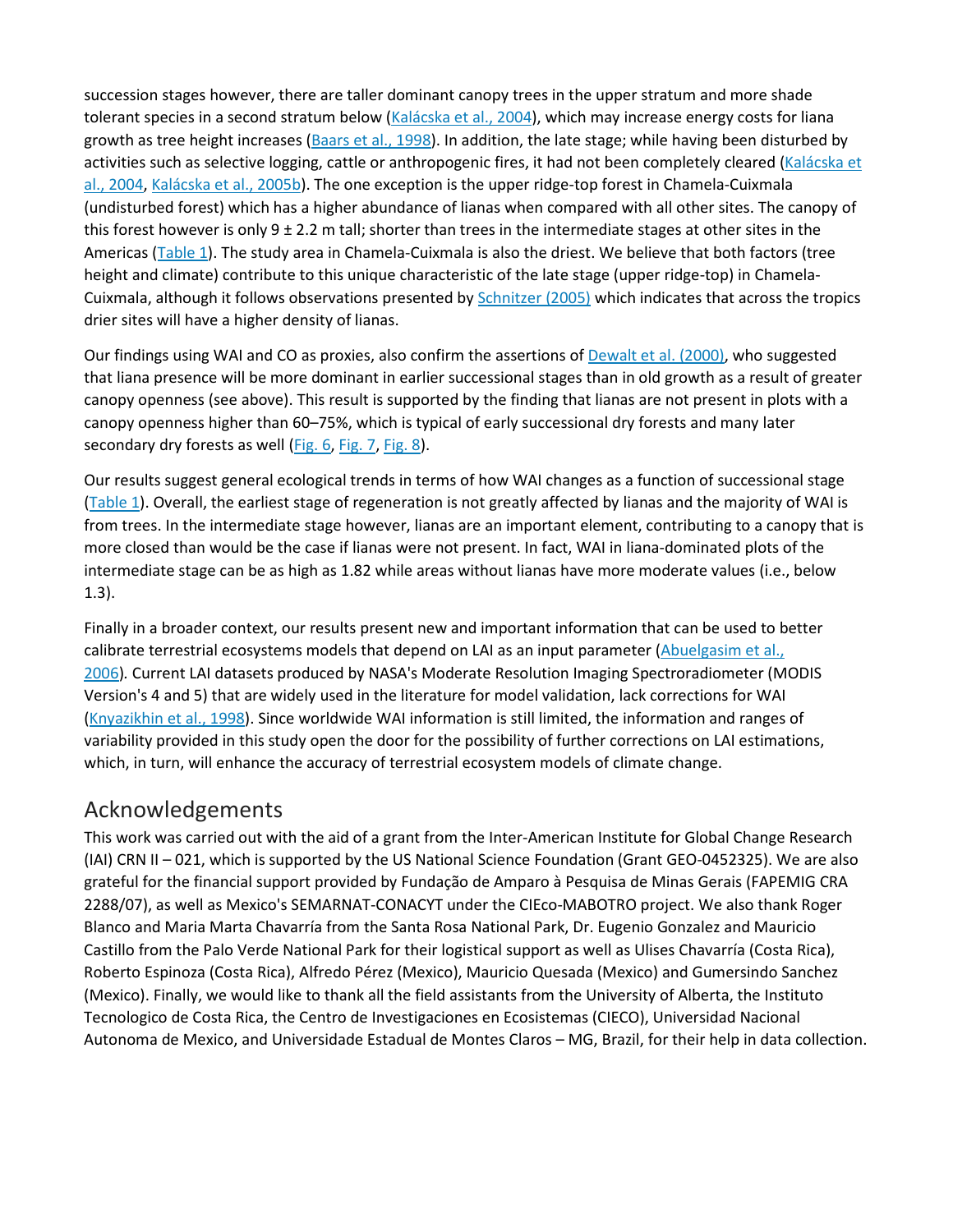## References

- [Abuelgasim et al., 2006](https://www.sciencedirect.com/science/article/pii/S0378112708007639?via%3Dihub#bbib1) A.A. Abuelgasim, R.A. Fernandes, S.G. LeBlanc **Evaluation of national and global LAI products derived from optical remote sensing instruments over Canada.** *IEEE Transactions on Geoscience and Remote Sensing*, 44 (2006), pp. 1872-1884
- [Arroyo-Mora et al., 2005](https://www.sciencedirect.com/science/article/pii/S0378112708007639?via%3Dihub#bbib2) J.P. Arroyo-Mora, G.A. Sanchez-Azofeifa, M.E.R.Kalácska, B. Rivard, J.C. Calvo-Alvarado, D.H. Janzen. **Secondary forest detection in a neotropical dry forest landscape using Landsat 7 ETM+ and IKONOS imagery.** *Biotropica*, 37 (2005), pp. 497-507
- [Baars et al., 1998](https://www.sciencedirect.com/science/article/pii/S0378112708007639?via%3Dihub#bbib3) R. Baars, D. Kelly, S.D. Sparrow. **Liana distribution within native forest remnants in two regions of the South Island, New Zealand.** *New Zealand Journal of Ecology*, 22 (1998), pp. 71-85
- [Balvanera et al., 2002](https://www.sciencedirect.com/science/article/pii/S0378112708007639?via%3Dihub#bbib4) P. Balvanera, E. Lott, G. Segura, C. Siebe, A. Islas. **Patterns of beta-diversity in a Mexican tropical dry forest.** *Journal of Vegetation Science*, 13 (2002), pp. 145-158
- [Bonan et al., 2002](https://www.sciencedirect.com/science/article/pii/S0378112708007639?via%3Dihub#bbib5) Bonan, G.B., Levis, S., Kergoat, L., Oleson, K.W., 2002. Landscapes as patches of plant functional types: an integrating concept for climate and ecosystem models. *Global Biogeochemical Cycles* 16 (2), Art. No. 1021 May–June.
- [Chen et al., 1997](https://www.sciencedirect.com/science/article/pii/S0378112708007639?via%3Dihub#bbib6) J.M. Chen, P.M. Rich, S.T. Gower, J.M. Norman, S.Plummer. **Leaf area index of boreal forests: theory, techniques and measurements.** *Journal of Geophysical Research*, 102 (1997), pp. 24429-24443
- [Clark et al., 2008](https://www.sciencedirect.com/science/article/pii/S0378112708007639?via%3Dihub#bbib7) D.B. Clark, P.C. Olivas, S.F. Oberbauer, D.A. Clark, M.G.Ryan. **First direct landscapescale measurement of tropical rain forest Leaf Area Index, a key driver of global primary productivity.** *Ecology Letters*, 11 (2) (2008), pp. 163-172
- [Dewalt et al., 2000](https://www.sciencedirect.com/science/article/pii/S0378112708007639?via%3Dihub#bbib8) S.J. Dewalt, S.A. Schnitzer, J.S. Denslow. **Density and diversity of lianas along a chronosequence in a central Panamanian lowland forest.** *Journal of Tropical Ecology*, 16 (2000), pp. 1-19
- [Duarte et al., 2002](https://www.sciencedirect.com/science/article/pii/S0378112708007639?via%3Dihub#bbib9) L.S. Duarte, L.R. Dillenburg, L.M.G. Rosa. **Assessing the role of light availability in the regeneration of Araucaria angustifolia (Araucariaceae).** *Australian Journal of Botany*, 50 (2002), pp. 741-751
- [Ferment et al., 2001](https://www.sciencedirect.com/science/article/pii/S0378112708007639?via%3Dihub#bbib10) A. Ferment, N. Picard, S. Gourlet-Fleury, C. Baraloto. **A comparison of five indirect methods for characterizing the light environment in a tropical forest.** *Annals of Forest Science*, 58 (2001), pp. 877-891
- [Fournier et al., 2003](https://www.sciencedirect.com/science/article/pii/S0378112708007639?via%3Dihub#bbib11) R.A. Fournier, D. Mailly, J.-M. Walter, K. Soudani. **Indirect measurements of forest canopy structure from in-situ optical sensors.** M. Wulder, S. Franklin (Eds.), *Methods for Remote Sensing of Forests: Concepts and Case Studies*, Kluwer Academic Press, Dordrecht (2003), pp. 77-114
- [Frankie et al., 1974](https://www.sciencedirect.com/science/article/pii/S0378112708007639?via%3Dihub#bbib12) G.W. Frankie, H.G. Baker, P.A. Opler. **Comparative phenological studies of trees in tropical wet and dry forests in lowlands of Costa Rica.** *Journal of Ecology*, 62 (1974), pp. 881- 919
- [Hegarty and Caballé, 1992](https://www.sciencedirect.com/science/article/pii/S0378112708007639?via%3Dihub#bbib13) E.E. Hegarty, G. Caballé. **Distribution and abundance of vines in forest communities.** F.E. Putz, H.A. Mooney (Eds.), *The Biology of Vines*, Cambridge University Press, Cambridge, United Kingdom (1992), pp. 313-335

#### [Hoffmann et al., 2005](https://www.sciencedirect.com/science/article/pii/S0378112708007639?via%3Dihub#bbib14)

W.A. Hoffmann, E.R. Silva, G.C. Machado, S.J. Bucci, F.G. Scholz, G. Goldstein, F.C. Meinzer.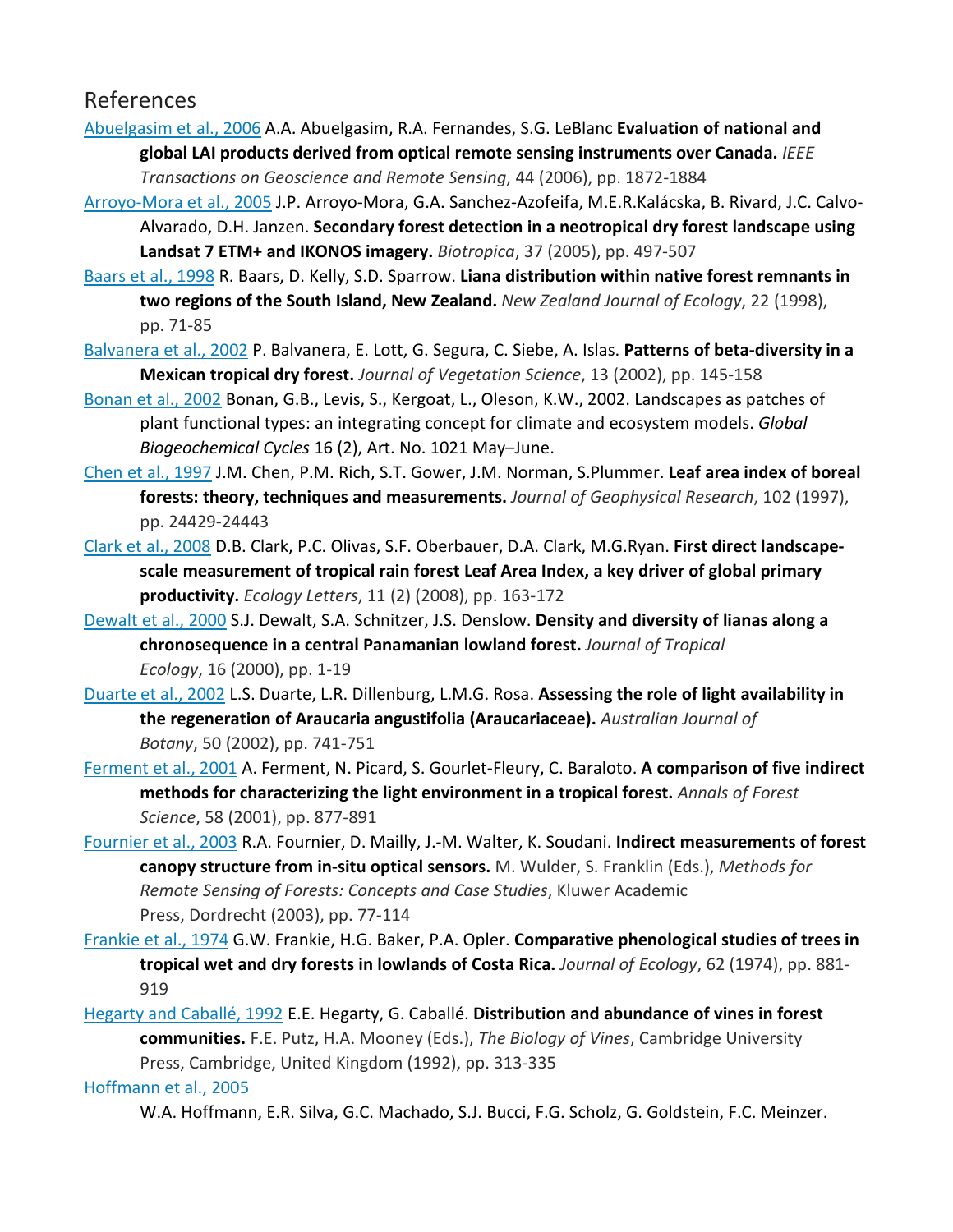#### **Seasonal leaf dynamics across a tree density gradient in a Brazilian savanna.**

*Oecologia*, 145 (2005), pp. 307-316

- [Instituto Estadual de Florestas, 2000](https://www.sciencedirect.com/science/article/pii/S0378112708007639?via%3Dihub#bbib15) Instituto Estadual de Florestas, 2000. Parecer técnico para a criação do Parque Estadual da Mata Seca. Instituto Estadual de Florestas, Belo Horizonte-MG, Brazil.
- [Janzen, 1988a](https://www.sciencedirect.com/science/article/pii/S0378112708007639?via%3Dihub#bbib16) D.H. Janzen. **Ecological characterization of a Costa Rican dry forest caterpillar fauna.**  *Biotropica*, 20 (1988), pp. 120-135
- [Janzen, 1988b](https://www.sciencedirect.com/science/article/pii/S0378112708007639?via%3Dihub#bbib17) D.H. Janzen. **Management of habitat fragments in a tropical dry forest – growth.**  *Annals of the Missouri Botanical Garden*, 75 (1988), pp. 105-116
- [Janzen, 1988c](https://www.sciencedirect.com/science/article/pii/S0378112708007639?via%3Dihub#bbib18) D.H. Janzen. **Tropical ecological and biocultural restoration.** *Science*, 239 (1988), pp. 243-244
- [Janzen, 2000](https://www.sciencedirect.com/science/article/pii/S0378112708007639?via%3Dihub#bbib19) D.H. Janzen. **Costa Rica's Area de Conservacion Guanacaste: a long march to survival through non-damaging biodevelopment.** *Biodiveristy*, 1 (2000), pp. 7-20

[Kalácska et al., 2004](https://www.sciencedirect.com/science/article/pii/S0378112708007639?via%3Dihub#bbib20) M. Kalácska, G.A. Sanchez-Azofeifa, J.C. Calvo-

Alvarado, M. Quesada, B. Rivard, D.H. Janzen. **Species composition, similarity and diversity in three successional stages of a seasonally dry tropical forest.** *Forest Ecology and Management*, 200 (2004), pp. 227-247

- [Kalácska et al., 2005a](https://www.sciencedirect.com/science/article/pii/S0378112708007639?via%3Dihub#bbib21) M. Kalácska, J.C. Calvo-Alvarado, G.A. Sanchez-Azofeifa. **Calibration and assessment of seasonal changes in leaf area index of a tropical dry forest in different stages of succession.** *Tree Physiology*, 25 (2005), pp. 733-744
- [Kalácska et al., 2005b](https://www.sciencedirect.com/science/article/pii/S0378112708007639?via%3Dihub#bbib22) M. Kalácska, G.A. Sanchez-Azofeifa, J.C. Calvo-Alvarado, B. Rivard, M. Quesada. **Effects of season and successional stage on leaf area index and spectral vegetation indices in three mesoamerican tropical dry forests.** *Biotropica*, 37 (2005), pp. 486-496
- [Kalácska et al., 2007](https://www.sciencedirect.com/science/article/pii/S0378112708007639?via%3Dihub#bbib23) M. Kalácska, S. Bohlman, G.A. Sanchez-Azofeifa, K.L.Castro-Esau, T. Caelli. **Hyperspectra discrimination of tropical dry forest lianas and trees: comparative data reduction approaches at the leaf and canopy levels.** *Remote Sensing of Environment*, 109 (4) (2007), pp. 406-415
- [Knyazikhin et al., 1998](https://www.sciencedirect.com/science/article/pii/S0378112708007639?via%3Dihub#bbib24) Y. Knyazikhin, J.V. Martonchik, R.B. Myneni, D.J.Diner, S.W. Running. **Synergistic algorithm for estimating vegetation canopy leaf area index and fraction of absorbed photosynthetically active radiation from MODIS and MISR data.** *Journal of Geophysical Research*, 103 (1998), pp. 32257-32276
- [Kucharik et al., 1998](https://www.sciencedirect.com/science/article/pii/S0378112708007639?via%3Dihub#bbib25) C.J. Kucharik, J.M. Norman, S.T. Gower. **Measurements of branch area and adjusting leaf area index indirect measurements.** *Agricultural and Forest*

*Meteorology*, 91 (1998), pp. 69-88

[Laurance et al., 2001](https://www.sciencedirect.com/science/article/pii/S0378112708007639?via%3Dihub#bbib26) W.F. Laurance, D. Pérez-

- Salicrup, P. Delamonica, P.M.Fearnside, S. D'Angelo, A. Jerozolinski, L. Pohl, T.E. Lovejoy. **Rain forest fragmentation and the structure of Amazonian liana communities.** *Ecology*, 82 (2001), pp. 105-116
- [Leblanc and Chen, 2001](https://www.sciencedirect.com/science/article/pii/S0378112708007639?via%3Dihub#bbib27) S.G. Leblanc, J.M. Chen. **A practical scheme for correcting multiple scattering effects on optical LAI measurements.** *Agricultural and Forest Meteorology*, 110 (2001), pp. 125-139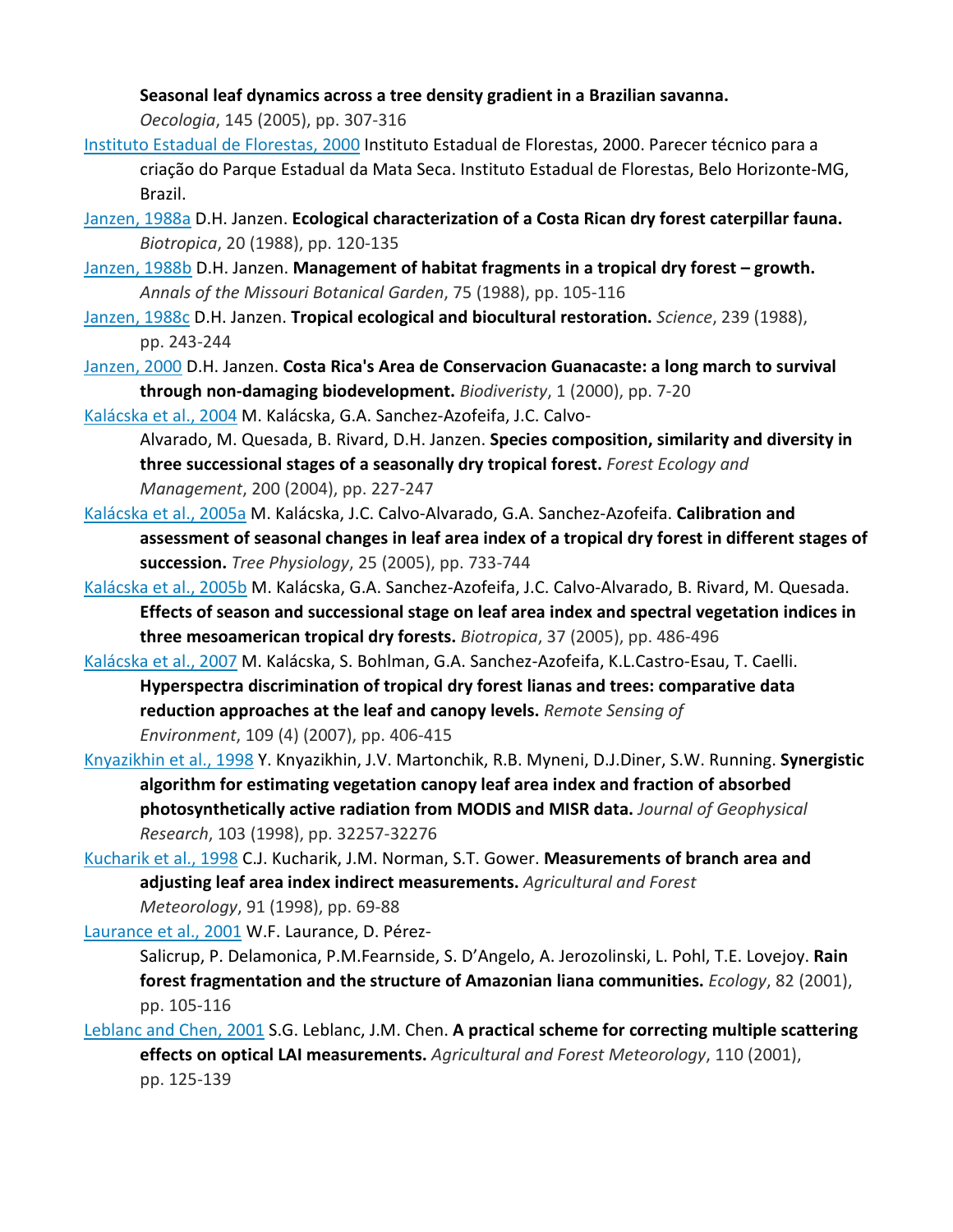[Liao et al., 2006](https://www.sciencedirect.com/science/article/pii/S0378112708007639?via%3Dihub#bbib28) J.H. Liao, H.H. Wang, C.C. Tsai, Z.Y. Hseu. **Litter production, decomposition and nutrient return of uplifted coral reef tropical forest.** *Forest Ecology and Management*, 235 (2006), pp. 174-185

[Lott, 1985](https://www.sciencedirect.com/science/article/pii/S0378112708007639?via%3Dihub#bbib29) Lott, E., 1985. Listado floristicos de Mexico III. La Estacion de Biologia Chamela, Jalisco. Instituto de Biologia, Universidad Autonoma de Mexico, Mexico.

[Lott et al., 1987](https://www.sciencedirect.com/science/article/pii/S0378112708007639?via%3Dihub#bbib30) E.J. Lott, S.H. Bullock, J.A. Solis-Magallanes. **Floristic diversity and structure of upland and arroyo forests of coastal Jalisco.** *Biotropica*, 19 (1987), pp. 228-235

[Lucas et al., 2002](https://www.sciencedirect.com/science/article/pii/S0378112708007639?via%3Dihub#bbib31) R.M. Lucas, M. Honzak, I.D. Amaral, P.J. Curran, G.M.Foody. **Forest regeneration on abandoned clearances in central Amazonia.** *International Journal of Remote Sensing*, 23 (2002), pp. 965-988

[Maass et al., 1995](https://www.sciencedirect.com/science/article/pii/S0378112708007639?via%3Dihub#bbib32) J.M. Maass, J.M. Vose, W.T. Swank, A. Martinez-Yrizar. **Seasonal changes of leaf area index (LAI) in a tropical deciduous forest in West Mexico.** *Forest Ecology and Management*, 74 (1995), pp. 171-180

[Maass and Martinez-Yrizar, 2001](https://www.sciencedirect.com/science/article/pii/S0378112708007639?via%3Dihub#bbib33) Maass, M., Martinez-Yrizar, A., 2001. Tropical forest: Chamela, 1982- 1995. Data set. Oak Ridge National Laboratory Distributed Archive, Oak Ridge Tennessee.

[Mohan et al., 2006](https://www.sciencedirect.com/science/article/pii/S0378112708007639?via%3Dihub#bbib34)

J.E. Mohan, L.H. Ziska, W.H. Schlesinger, R.B. Thomas, R.C. Sicher, K. George, J.S. Clark. **Biomass**  and toxicity responses of poison ivy (Toxicodendron radicans) to elevated atmospheric CO<sub>2</sub>. *Proceeding of the National Academy of Sciences of the United States of America*, 103 (24) (2006), pp. 9086-9089

[Montgomery and Chazdon, 2001](https://www.sciencedirect.com/science/article/pii/S0378112708007639?via%3Dihub#bbib35) R.A. Montgomery, R.L. Chazdon. **Forest structure, canopy** 

**architecture, and light transmittance in tropical wet forests.** *Ecology*, 82 (2001), pp. 2707-2718 [Morisette et al., 2006](https://www.sciencedirect.com/science/article/pii/S0378112708007639?via%3Dihub#bbib36)

J.T. Morisette, F. Baret, J.L. Privette, R.B. Myneni, J.E.Nickeson, S. Garrigues, N.V. Shabanov, M. Weiss, R.A. Fernandes, S.G.Leblanc, M. Kalácska, G.A. Sanchez-

Azofeifa, M. Chubey, B. Rivard, P.Stenberg, M. Rautiainen, P. Voipio, T. Manninen, A.N. Pilant, T. E.Lewis, J.S. Iiames, R. Colombo, M. Meroni, L. Busetto, W.B. Cohen, D.P. Turner, E.D. Warner, G .W. Petersen, G. Seufert, R. Cook. **Validation of global moderate-resolution LAI products: a framework proposed within the CEOS Land Product Validation subgroup.** *IEEE Transactions on Geoscience and Remote Sensing*, 44 (2006), pp. 1804-1817

[Oberbauer et al., 1993](https://www.sciencedirect.com/science/article/pii/S0378112708007639?via%3Dihub#bbib37) S.F. Oberbauer, D.B. Clark, D.A. Clark, P.M. Rich, G.Vega. **Light environment, gas exchange, and annual growth of saplings of 3 species of rainforest trees in Costa Rica.** *Journal of Tropical Ecology*, 9 (1993), pp. 511-523

[Palomaki et al., 2006](https://www.sciencedirect.com/science/article/pii/S0378112708007639?via%3Dihub#bbib38) M.B. Palomaki, R.L. Chazdon, J.P. Arroyo, S.G. Letcher. **Juvenile tree growth in relation to light availability in second-growth tropical rain forests.** *Journal of Tropical Ecology*, 22 (2006), pp. 223-226

[Pérez-Salicrup, 2001](https://www.sciencedirect.com/science/article/pii/S0378112708007639?via%3Dihub#bbib39) D.R. Pérez-Salicrup. **Effect of liana cutting on tree regeneration in a liana forest in Amazonian Bolivia.** *Ecology*, 82 (2001), pp. 389-396

[Pérez-Salicrup et al., 2001](https://www.sciencedirect.com/science/article/pii/S0378112708007639?via%3Dihub#bbib40) D.R. Pérez-Salicrup, V.L. Sork, F.E. Putz. **Lianas and trees in a liana forest of Amazonian Bolivia.** *Biotropica*, 33 (2001), pp. 34-47

[Pérez-Salicrup and de Meijere, 2005](https://www.sciencedirect.com/science/article/pii/S0378112708007639?via%3Dihub#bbib41) D.R. Pérez-Salicrup, W. de Meijere. **Number of lianas per tree and number of trees climbed by lianas at Los Tuxtlas, Mexico.** *Biotropica*, 37 (2005), pp. 153-156